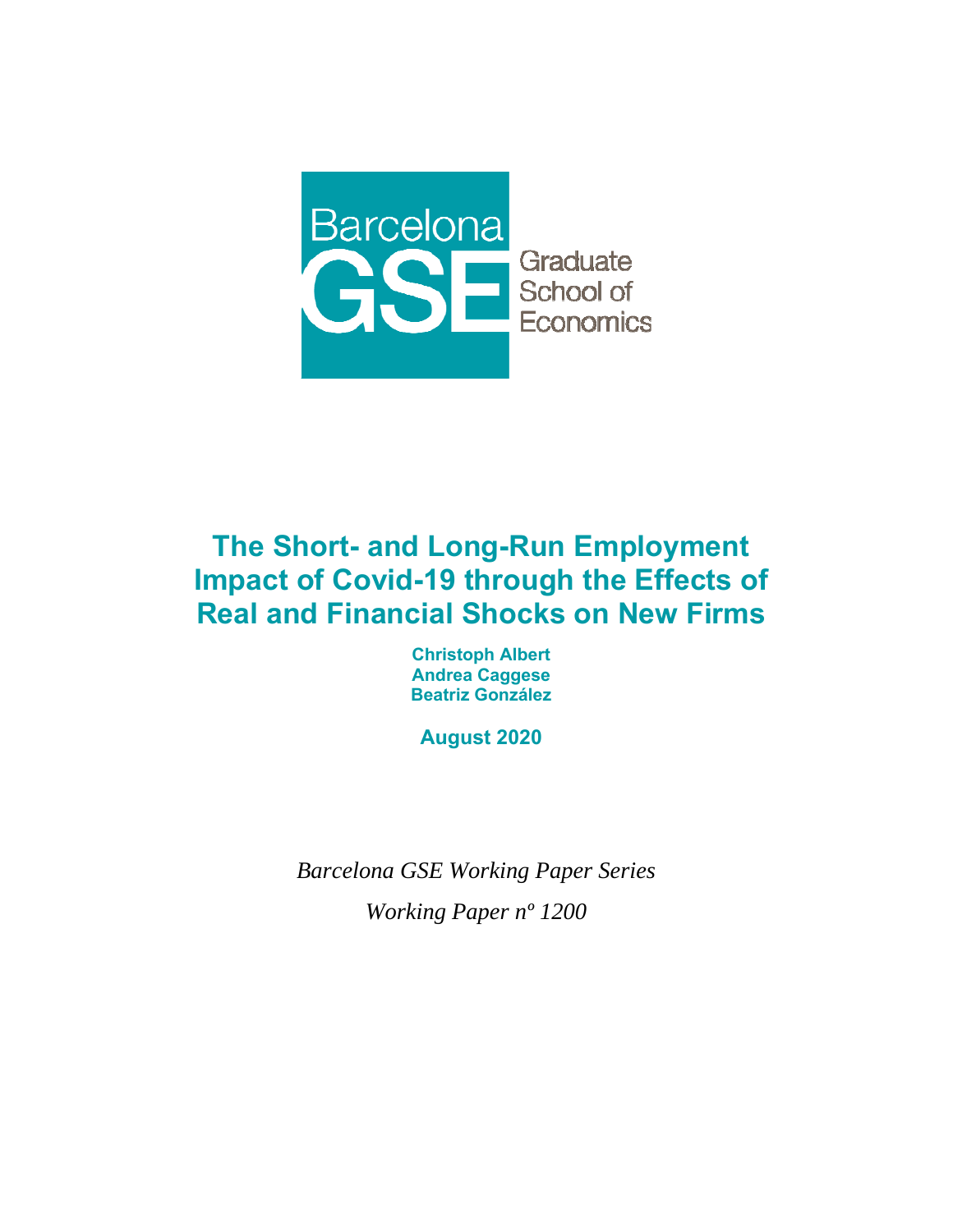# The Short- and Long-run Employment Impact of Covid-19 through the Effects of Real and Financial Shocks on New Firms

Christoph Albert<sup>1</sup>, Andrea Caggese<sup>2</sup>, and Beatriz González<sup>\*3</sup>

 $1$ CEMFI <sup>2</sup>UPF, CREI and Barcelona GSE <sup>3</sup>Banco de España

14th August 2020

#### Abstract

The aim of this paper is 1) to use empirical evidence to make predictions about the impact of the Covid-19 shock on firm entry, its composition, and its short- and long-run impact on employment; and 2) to provide guidance on which policy tool would be more effective to counteract the negative impact of the shock on this margin. The Covid-19 shock caused a large GDP contraction and our predictions suggest that this would cause a reduction in firm entry that ranges from 60% in Germany to 80% in Spain. Moreover, if this collapse of GDP is also accompanied by an even moderate increase in financial frictions, this shock also reduces the share of high-growth firms among the new startups, implying substantially larger negative long-term consequences for the employment generated by the entering cohort. Our estimates for Spain predict employment losses of the entering cohort of nearly 80,000 jobs for 2021, which increase up to almost 115,000 in 2029. Finally, using a simple partial equilibrium model calibrated to match the empirical evidence, we show that a subsidy to initial financing costs is more effective to increase aggregate employment of the entering cohort in the long run than a wage subsidy, which is more effective in the short run only.

JEL: E20, E32, D22, J23, M13

Keywords: Recessions, Financial Crisis, Entrepreneurship, firm dynamics, Coronavirus, Covid-19

<sup>∗</sup>E-mail: christoph.albert@cemfi.es, andrea.caggese@upf.edu, beatrizgonzalez@bde.es

Corresponding author: Christoph Albert, Calle Casado del Alisal 5, 28014, Madrid, Spain, Tel. +34 935422395. Andrea Caggese acknowledges financial support from the Spanish Ministry of Economy and Competitiveness, through the AEI-FEDER project UE-ECO2017-82596-P, the Severo Ochoa Programme for Centres of Excellence in R&D (SEV-2015-0563) and a La Caixa Research Grant.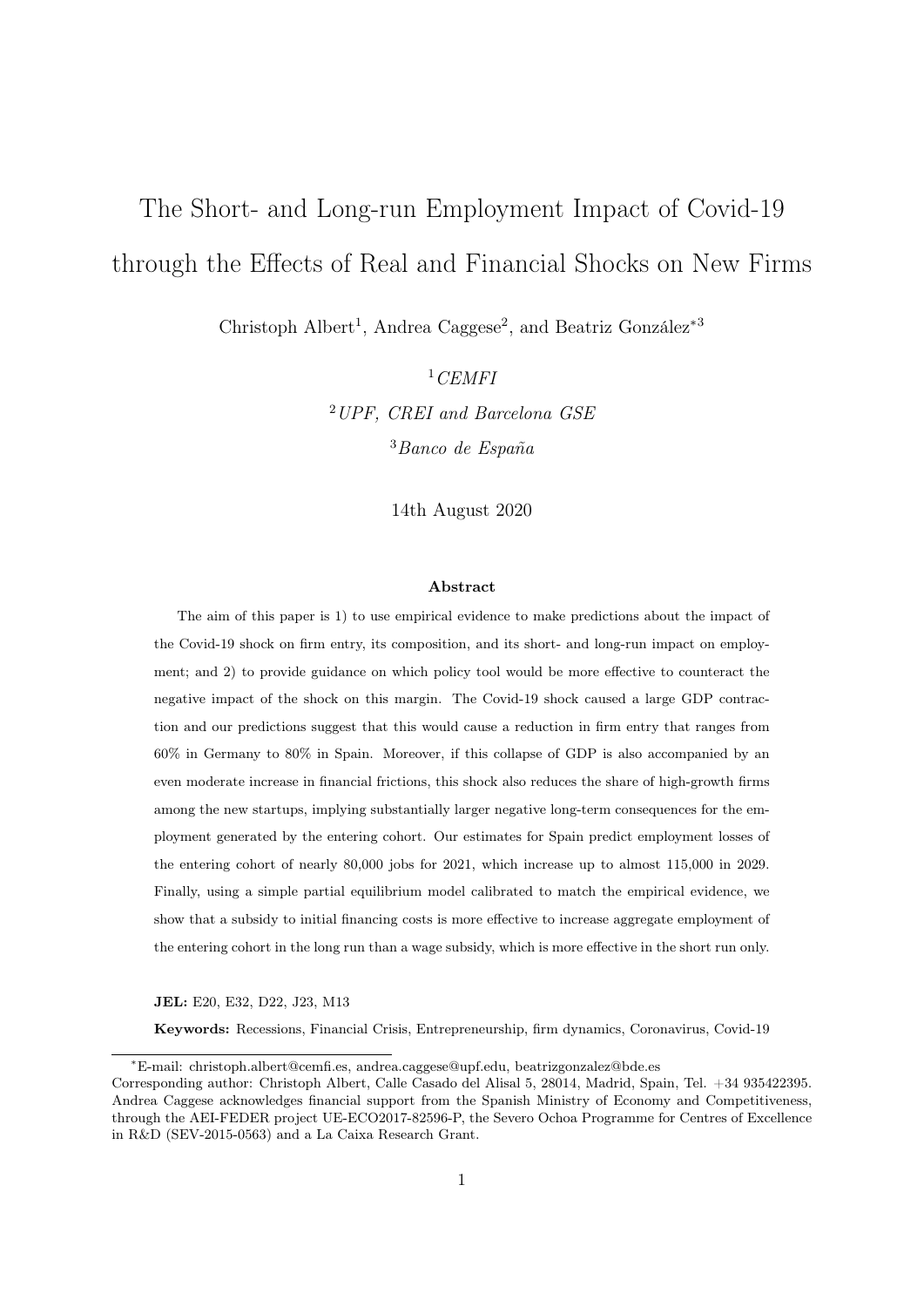# 1 Introduction

The Covid-19 pandemic has caused a massive recession worldwide, with a predicted GDP contraction in the four largest EU economies in 2020 that ranges from -7.8% in Germany to -12.8% in Italy and Spain (see Figure 1, Panel A). Another consequence of this unexpected shock is a worsening of financial conditions. Figure 1, Panel B, shows that the country level index of financial stress (CLIFS) had very high levels in April and May 2020, reached in the past only during financial crisis episodes. In this context, proper economic policies are key to cushion the current fall in GDP and to stimulate a quick economic recovery in the short and medium run. With large amounts pledged to reach this goal, an ex-ante evaluation of the efficacy of alternative policies is important.<sup>1</sup>

In this paper, we estimate the effects of the Covid-19 shock on firm entry and the composition of new firms in terms of growth potential. We then use a stylized partial equilibrium model of firm entry based on Albert and Caggese (2020) to evaluate the short- and long-run job creation potential of alternative policies to stimulate business creation. It is important to understand the impact of the current crisis on firm entry because this margin plays a key role for employment creation, and a drop in entry due to a recession can have persistently negative consequences for employment growth (e.g. see Haltiwanger et al. (2016), and Sedláček (2020)). Furthermore, there is evidence that high-growth firms are especially penalized during periods of low GDP growth and higher-than-average financial stress (Albert and Caggese (2020)). Early evidence from the current recession shows that indeed entry is collapsing (e.g. see Haltiwanger et al. (2016) for the US). The most recent data for Spain indicates a 75% decline in firm entry in May 2020 and a 15% decline in June (relative to 2019), even after the strictest lockdown measures were lifted.

Firstly, we quantify for the four main EU economies the expected effect of the Covid-19 shock both on overall firm entry (the extensive margin) and on the growth potential of new firms (the intensive margin). For Spain, we also estimate the short- and long-run implications for aggregate employment creation caused by these two margins. Our results highlight that

<sup>&</sup>lt;sup>1</sup>For example, some economic commentators and researches worry that too large subsidies to incumbent firms might create "zombie" firms (inefficient firms kept alive by excessively cheap credit) and slow down the economic recovery (e.g. see Zoller-Rydzek and Keller (2020)).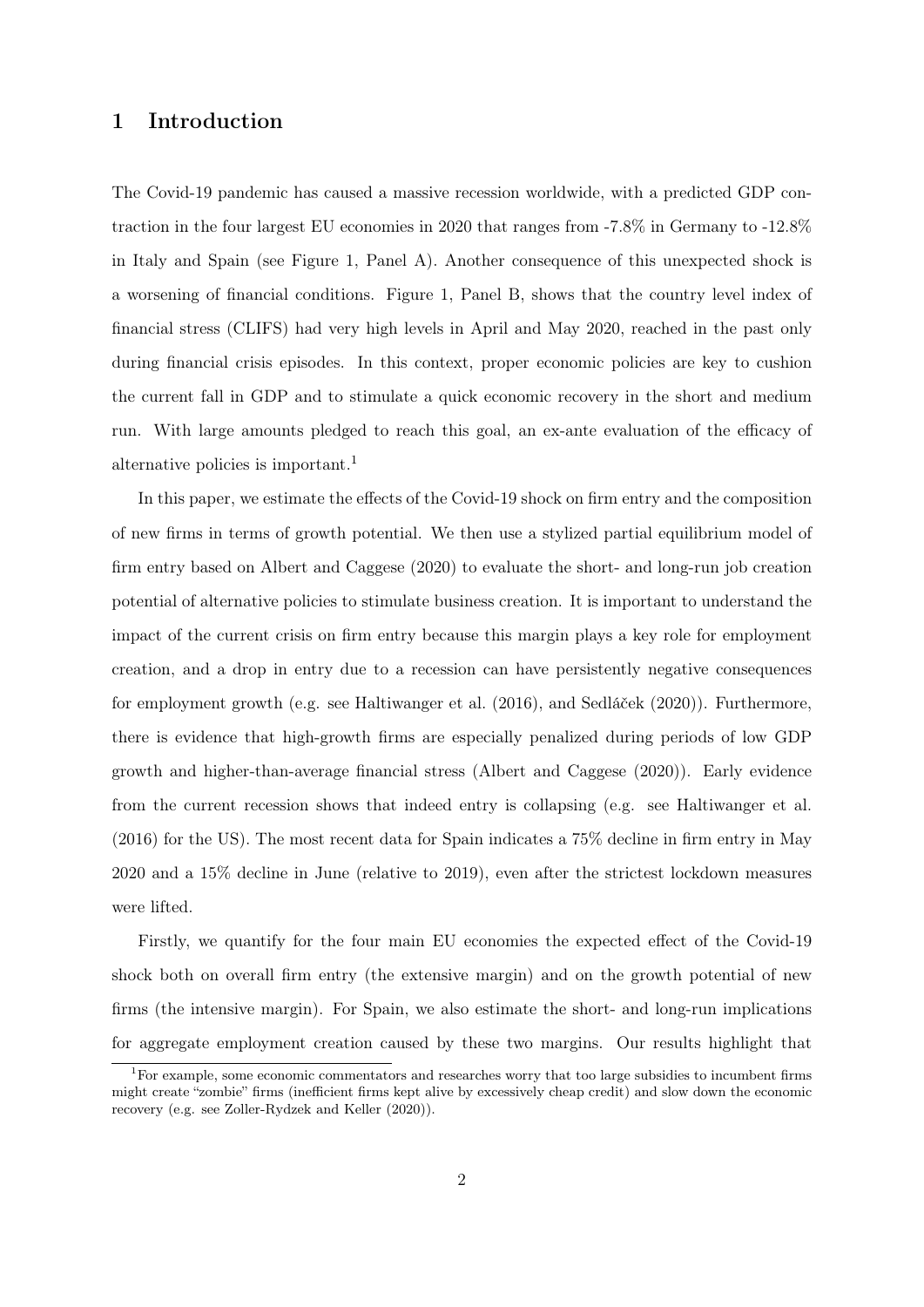the two shock dimensions, the predicted large contraction in GDP and the moderate increase in financial frictions, strongly interact. A large drop in GDP alone reduces firm entry, but it does not significantly affect the share of high-growth firms, limiting the long-term employment consequences reduced firm entry. Instead, a large GDP contraction accompanied by even a relatively small increase in financial frictions strongly reduces the share of high-growth firms among the new startups, implying much larger negative long-term consequences.

Secondly, we set up a partial equilibrium model of the entry and growth of new businesses and implement an exogenous shock to demand and financial conditions to replicate the potential effects of Covid-19 on firm entry. We consider alternative policies and evaluate their ability to mitigate the fall in firm entry and, in particular, stimulate the entry of high-growth firms. Finally, we quantify the expected medium- and long-run effects on employment. The exogenous Covid-19 shock causes a drop of more than 80% in the employment of the entering cohort of firms during the first year relative to the counterfactual with no shock, and the employment losses persist even after 20 years. The two alternative policies we analyze are a wage subsidy staying in place during the first years after the shock and a one-time financing subsidy to entry cost. We find that the wage subsidy is more effective in the short-term whereas the financing subsidy increases employment more in the long-term. This is because the former is more beneficial for low-growth firms, while the latter is more beneficial for high-growth firms, which are initially smaller but grow faster.

We believe that these results are useful to inform policymakers. The US and the EU have pledged large government budgets for countering the economic effects of the pandemic, and it is important to identify the most efficient ways to use these funds not only to help firms and households in the current crisis but also to ensure a faster recovery. Our preliminary results emphasize the importance of supporting the access to finance for entrepreneurs, especially in countries with higher levels of financial distress.

This paper is organized as follows. Section 2 outlines the related literature. Section 3 describes the empirical analysis, Section 4 describes the model and policy evaluation. Section 5 concludes.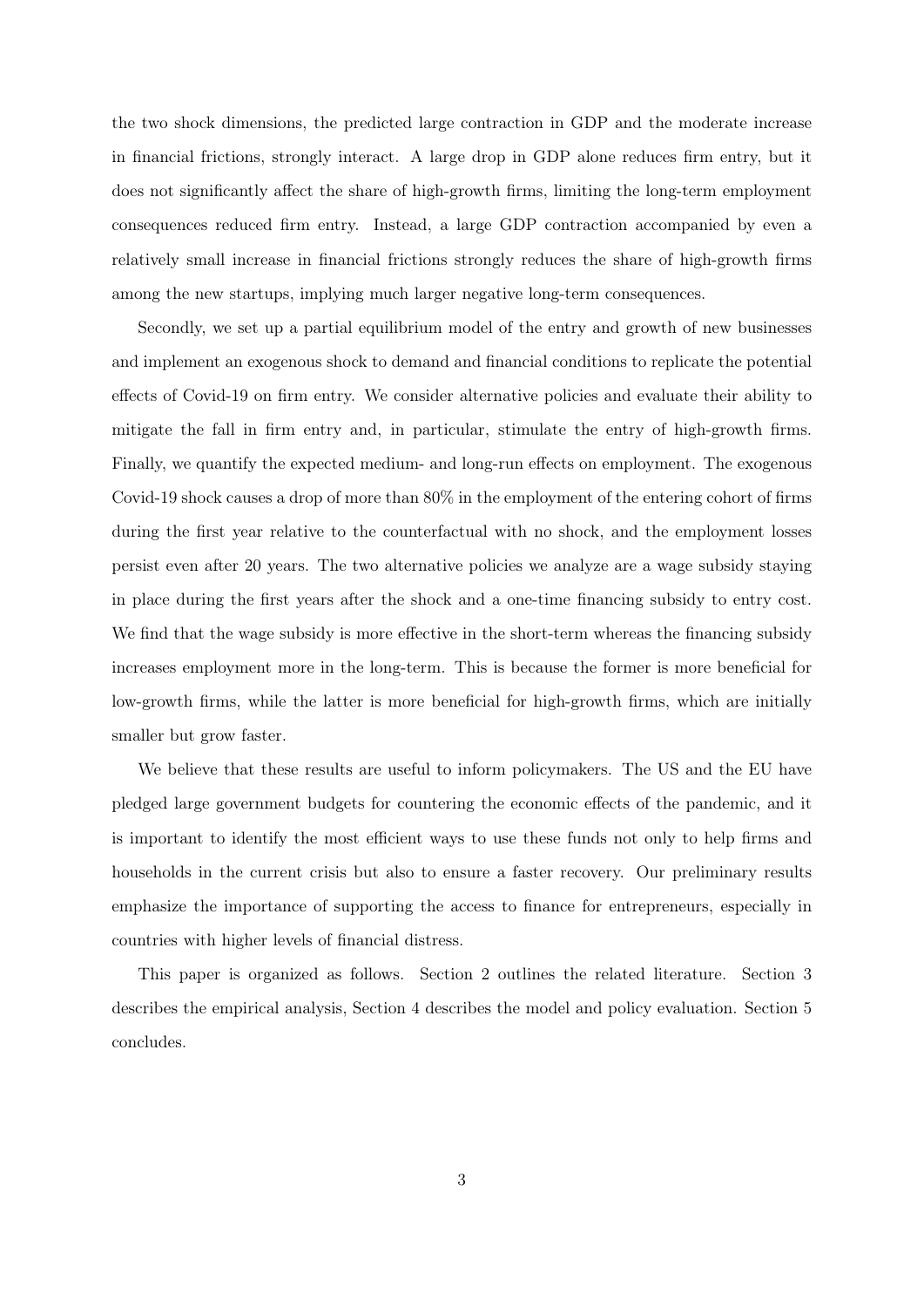# 2 Related Literature

First, our paper relates to a growing strand of literature trying to assess the impact of the Covid-19 shock on firms. Hassan et al. (2020) find that the primary concerns for large businesses after the Covid-19 shock relate to the collapse of demand, increased uncertainty, and disruption in supply chains, while Bartik et al. (2020) find that many US small business are financially fragile, and 37% of them expect to close by the end of the year. In this line, many researchers and central bankers are analyzing carefully the liquidity needs of firms entering in distress during this crisis (see for instance Schivardi and Romano (2020)). Fairlie (2020) find that the number of active business owners in the US plummeted by 22% over the window from February to April 2020. While these papers focus on the impact of Covid-19 on incumbent firms, we focus on the impact of the Covid-19 shock on potential entrants and employment.

Second, this paper is related to the literature studying the role new firms play for employment creation, emphasizing how startups are very heterogeneous both cross-sectionally and over time (e.g. see Haltiwanger et al. (2016) and Pugsley et al. (2018)). Also related to the Covid-19 pandemic, Sedlacek and Sterk (2020) propose a "Startup Calculator", which estimates shortand long-term employment losses under different assumptions on firm entry and exit rates and growth rates of new businesses. They focus on how these three different margins matter for the long-term implications of the current drop in firm entry. Our work is complementary to theirs, since we quantify how one specific channel of the Covid-19 (drop in GDP and exogenous financial shocks) is predicted to affect the entry rates and the growth potential of new businesses, and we evaluate the effectiveness of alternative policies to stimulate firm entry and employment growth.

# 3 Empirical Analysis

In our empirical analysis, first, we use data from a large multi-country entrepreneurship dataset to estimate the effects of business cycle conditions and exogenous credit shocks on the decisions to start businesses with heterogeneous growth potential. Second, we use firm-level data to estimate the implications of the startup decisions for long-run job growth. Third, we combine our findings in the two previous steps to predict the effects of the Covid-19 shocks on firm entry and subsequent employment growth of these new firms.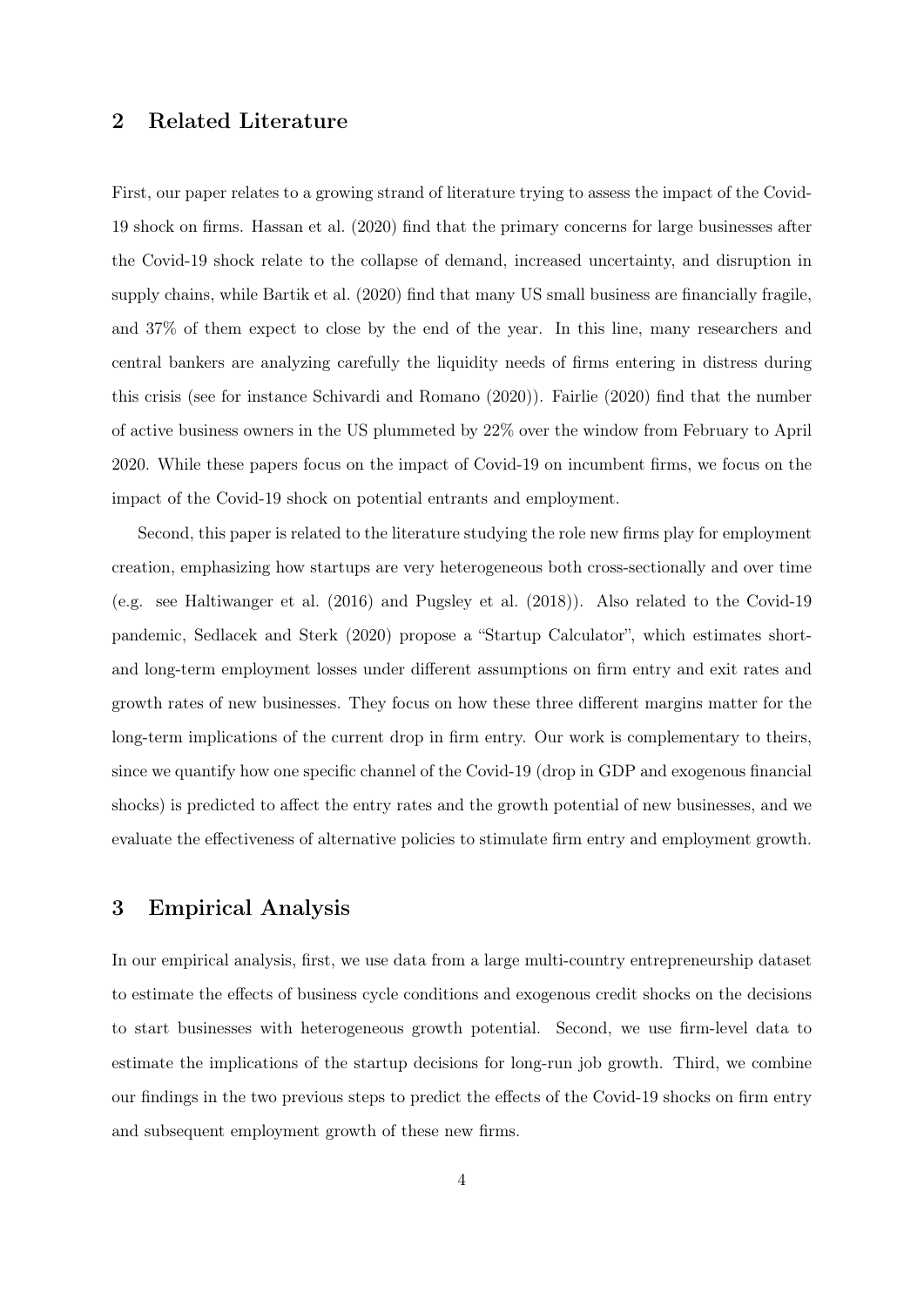#### 3.1 The Covid-19 economic shock

Current forecasts predict a GDP contraction in 2020 in the EU of historical proportions due to the Covid-19 pandemic (see Figure 1, Panel A). Despite largely supportive monetary policy measures, these dire economic conditions also caused an increase in financial frictions. This is shown in Figure 1, Panel B, which plots the corporate bond spreads computed by Gilchrist and Mojon (2016) using the methodology in Gilchrist and Zakrajsek (2012) (hence we denote them as "GZ" spreads) for each country over the time period from January 1990 to May 2020. For comparison, we also plot the broader CLIFS provided by the ECB, which takes into account equity, bond and foreign exchange markets (Duprey et al. (2017)). The figures show several spikes in both measures during crisis periods. In spring 2020, there has been an increase in financial stress in all four economies, not witnessed at least since the 2010-2012 crisis.

#### 3.2 Cyclical conditions, shocks and entry into entrepreneurship

In this section, we estimate the effect of the Covid-19 shock (characterized by a sharp decline in GDP growth and increase in the cost of credit) on the probability to start heterogeneous business types. We identify heterogeneous startup decisions using the Global Entrepreneurship Monitor (GEM), the most comprehensive cross-country entrepreneurial survey available (Reynolds and Hechavarria (2016)). The GEM includes yearly surveys of random samples of adult individuals from over 100 countries for the period 2002-2016.<sup>2</sup>

We restrict the sample of our analysis to France, Germany, Italy and Spain, for which the GZ spread is available and which are the four largest economies in the EU, accounting for 64% of the EU GDP in 2019.<sup>3</sup> Furthermore, for Spain, the country with the most extensive coverage in the GEM, we can link the GEM dataset with firm level data at the industry level, allowing us to compute the long-run employment effects of firm creation.<sup>4</sup>

Following Albert and Caggese (2020), we identify nascent entrepreneurs as those that were actively involved in starting a new business during the last twelve months and personally own at least a part of this business. Further, we follow their approach to classify startups by using

 $2$ The representativeness of this sample is confirmed by Poschke (2018), who shows that the firm size distribution in the GEM matches well that obtained from administrative data sources.

<sup>&</sup>lt;sup>3</sup>We calculate this percentage excluding the UK, which left the EU in January 2020. Source: Eurostat

<sup>4</sup>Of the 420,000 observations in the sample, almost 300,000 are from Spain only. The sample size for France, Germany and Italy are around 21k, 72k, and 29k, respectively.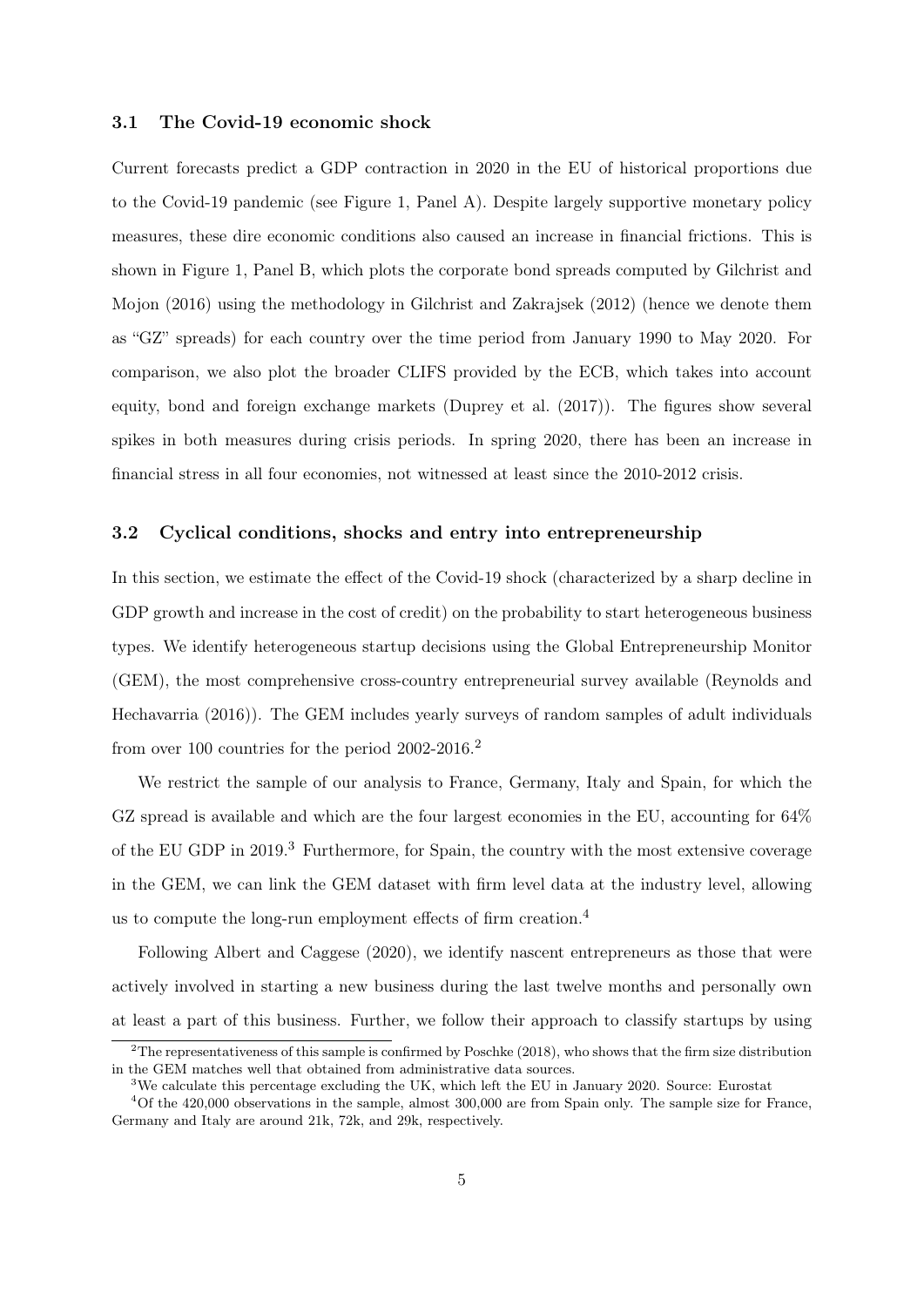the expected number of employees of the firm five years into the future reported by nascent entrepreneurs. Around 2.1% of the respondents in the sample are nascent entrepreneurs and  $31\%$  of them fall in the category of high-growth startups.<sup>5</sup>

We create a set of dummies  $start_{i,j,t}^s$  indicating that individual i in country j in year t is starting a firm of type  $s \in (a, h, l)$ , where a indicates all startups and h and l startups with high and low growth potential, respectively. We use  $start_{i,j,t}^s$  as dependent variable in the following Probit model:

$$
Pr(start_{i,j,t}^s = 1 | X_{i,j,t}) = \Phi(\beta_0^s + \beta_1^s bus_{j,t} + \beta_2^s spread_{j,t} + \beta_3^s bus_{j,t} \cdot spread_{j,t} + \sum_{k=0}^{K} \gamma_k^s X_{i,j,t}^k + \varepsilon_{i,j,t}).
$$
 (1)

Our two main explanatory variables are GDP growth and an index of credit availability. More specifically, the variable  $bus_{j,t}$  is real GDP growth in terms of purchasing power parity in country  $j$  at time  $t$ . We take this as a summary indicator of all the cyclical conditions that might affect startup decisions. During periods of negative growth, firm entry might decrease not only because of lower current or expected demand but also because of lower disposable income of potential entrepreneurs, who need to borrow more to start a new businesses. Importantly, the sample period includes both the 2007-2009 recession and the 2010-12 sovereign crisis, making it suitable to evaluate the implications of extremely negative cyclical conditions for entry. The second explanatory variable is  $spread_{j,t}$ , the corporate bond spreads from Gilchrist and Mojon (2016). Our aim is to identify the additional effect of credit frictions on startup decisions for given business cycle conditions, and therefore we include  $spread_{j,t}$  both independently and interacted with GDP growth. However credit spreads are countercyclical and thus in part driven by the business cycle. Therefore, to identify exogenous changes in credit spreads, we instrument them with exogenous monetary policy shocks identified by Jarocinski and Karadi (2020), which potentially affect the availability of credit and the bond spreads but are by construction orthogonal to contemporaneous shocks to investment opportunities.<sup>6</sup> A caveat of our identification strategy is that these exogenous credit shocks affect startup decisions through at least two distinct channels: by increasing borrowing costs for entrepreneurs and by reducing expected profits from the business due to lower demand. Both channels operate in the same direction through discouraging overall firm entry, but they might have different implications for the two firm types.

<sup>5</sup>Details on the classification of startups and other variables used in the analysis are described in online Appendix B.

<sup>&</sup>lt;sup>6</sup>We describe the construction of these instruments and present the first-stage results in online Appendix C.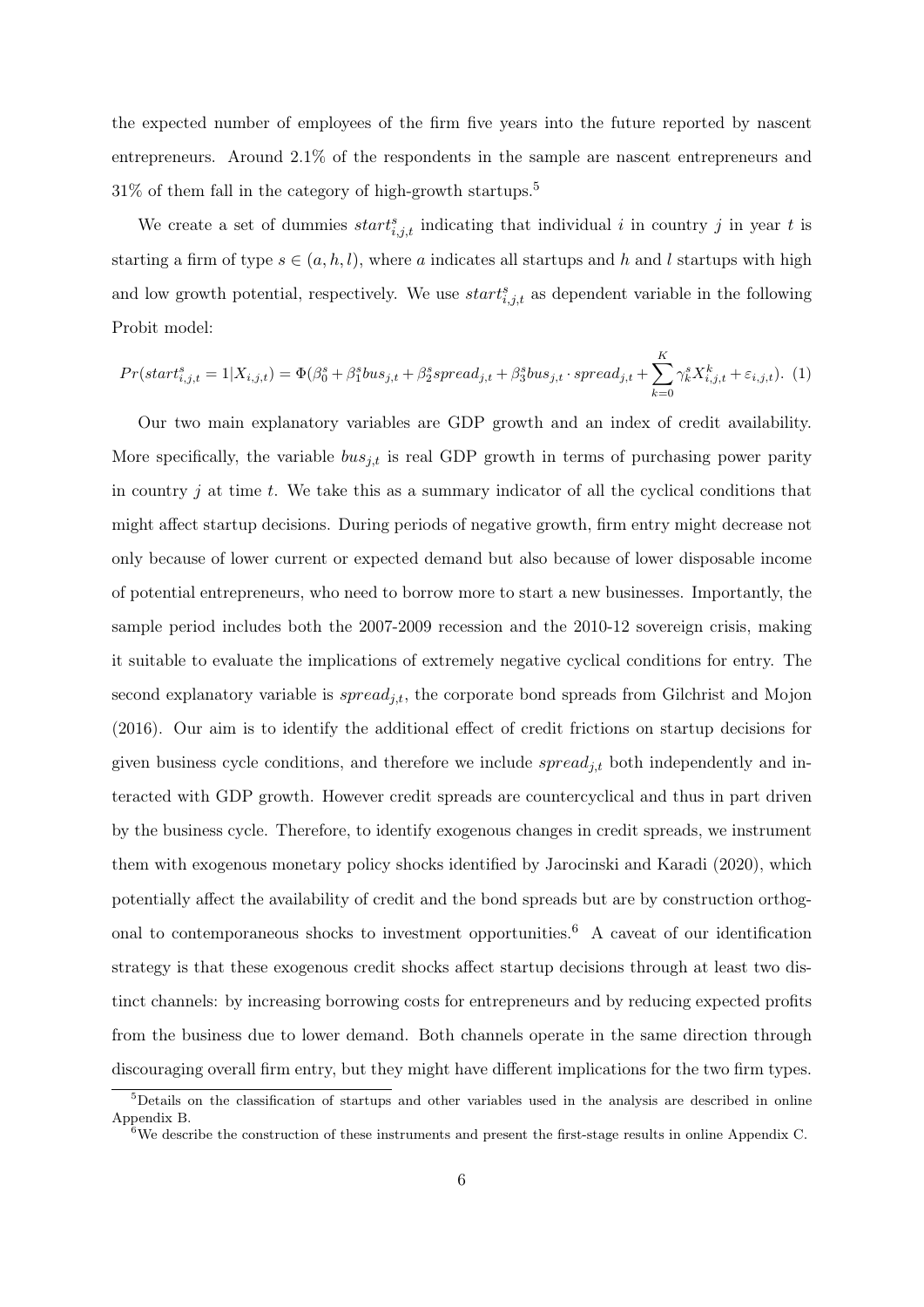On the one hand, our results are relevant regardless of what channel is the main driving force behind our findings. On the other hand, for them to have more precise policy implications it is desirable to distinguish them. Therefore, in the empirical analysis we add two regressors that help to control for the second channel, the riskless interest rate and a variable indicating that a respondent in the GEM expects good business opportunities in the future.<sup>7</sup> We expect that, after controlling for these variables, credit shocks should mainly capture the effects of financial constraints to entrepreneurs.

The term  $\sum$ K  $k=0$ <br>country dummies, gender, age, educational level, income category and the share of respondents  $\gamma_k X_{i,j,t}^k$  in Equation (1) indicates the K control variables, which further include reporting to have shut down a business during the last 12 months.<sup>8</sup> Because we control for individual characteristics, we identify how the propensity to start different types of businesses is affected by cyclical conditions and exogenous changes in the cost of finance conditional on the quality of the entrepreneurial pool.

Estimation results are shown in Table 1, in the first three columns without and in the last three including the interaction term. As expected, the GDP growth coefficient is positive (except in column 3), generally significant, and quantitatively similar across types. A decline in GDP growth by one ppt reduces firm entry by around 3-5 ppt. The instrumented GZ spread, which is our measure of credit cost for entrepreneurs, has a negative and significant effect only for high-growth startups (columns  $3/6$ ). The coefficient of the interaction GZ spread  $\times$  GDP growth is also positive, indicating that an increase in the GZ spread reduces more firm entry the more negative is GDP growth. Importantly, the coefficient is large and significant only for high-growth startups. The estimated coefficients of GZ spread and GZ spread  $\times$  GDP growth suggest that, while lower GDP growth negatively affects all startup types in a similar way, a financial tightening affects disproportionately more high-growth than low-growth startups, especially during downturns.<sup>9</sup> The intuition for this result is that high-growth startups have

<sup>&</sup>lt;sup>7</sup>The exact question is "In the next six months, will there be good opportunities for starting a business?", which can be answered with Yes, No or Don't know. We exclude respondents who answer Don't know. Although the time horizon of these expectations is relatively short, we expect that, if the results of the *high-growth* startups are entirely driven by future expectations of the economy, they should at least partially be absorbed by this variable.

<sup>&</sup>lt;sup>8</sup>We weight observations by using the weight variable for the 18-64 labor force included in the GEM. According to the description of the GEM, the weights are "developed such that proportions of different subgroups (gender and age, for example) match the most recent official data descriptions of the population of a country." Our results are robust to not weighting the observations.

<sup>&</sup>lt;sup>9</sup>Estimating the regressions in columns 5 and 6 simultaneously, we have verified that both  $\beta_2$  and  $\beta_3$  are significantly different, i.e. we can reject the hypotheses  $\beta_2^l = \beta_2^h$  and  $\beta_3^l = \beta_3^h$ .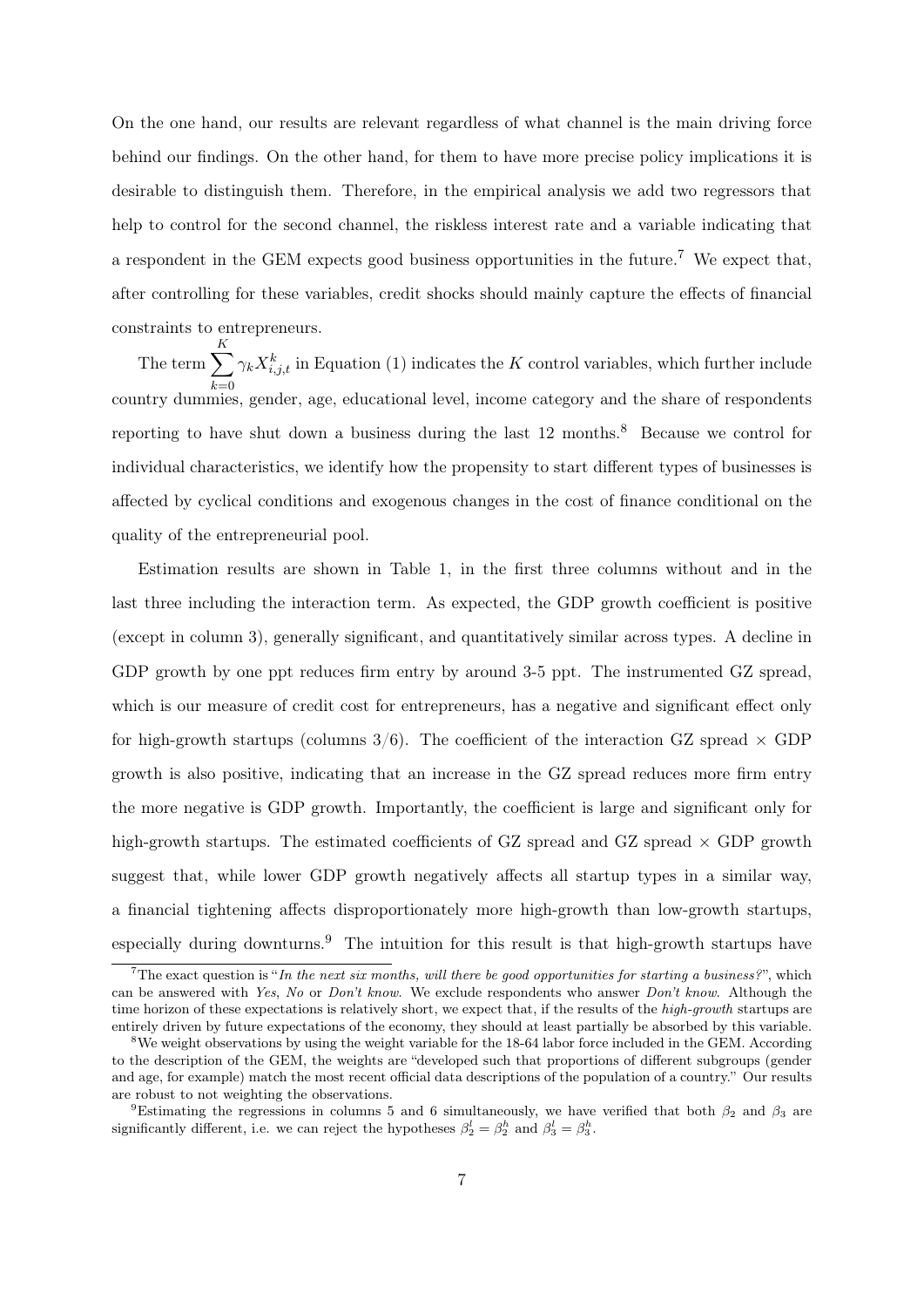better prospects in the future but take more time to become profitable. Therefore, they need more external financing in the short term and are more sensitive to current financial frictions. In the next section, we show firm-level empirical evidence consistent with this hypothesis.

We use the estimated coefficients in columns 4-6 of Table 1 to predict the impact of the Covid-19 shock on both firm entry and its composition in the four countries. For GDP growth, we use the IMF predictions shown in Figure 1. Unfortunately, there exist no reliable forecasts for financial frictions in 2020. We therefore consider two scenarios for the evolution of corporate bond spreads. In the first one, bond spreads remain at the same level as in 2019, while in the second we assume that they rise to the level of May 2020. Figure 1 shows that spreads increased in all countries and the most in Italy - nearly 0.8 ppt.

Panel A of Figure 2 presents the predictions for the overall fall in entry. When we assume no increase in spreads, it is the lowest in Germany (60%) and the highest in Spain (80%), which suffers a sharper fall than Italy despite similar forecasts for 2020 because of its higher GDP growth rate in 2019. If spread levels increase to that of May 2020, the fall reaches nearly 90% in Spain, Italy and France. Panel B presents the changes in the composition of startups, i.e. the percentage decrease in the share of high-growth firms among all entering firms. While the share remains almost unaffected (and actually even increases slightly) without spread increase, it drops strongly and by up to 90% in Italy otherwise. This result follows from the strong interaction effect between GDP growth and spreads.

Altogether, this exercise has two main findings. First, the Covid-19 shock is predicted to massively reduce firm entry in 2020. Second, due the observed increase in spreads in 2020, it disproportionately reduces high-growth startups. As preliminary evidence backing the huge fall in entry, Panel C of Figure 2 shows deseasonalized monthly data on firm entry in Spain, updated to include the pandemic period. For the months of April and May 2020, the figure shows a drop of around 75% with respect to the pre-pandemic period, not far from our predictions. The data for May is particularly important because the lockdown was lifted in that month and economic activity was generally improving. Despite the strong recovery in June, entry remained 15% lower than in 2019. Panel D compares the cumulative drop in firm entry with that during the Great Recession. Although that recession was particularly deep in Spain, it took eleven months to reach the same cumulative drop in firm entry experienced during the first three months of the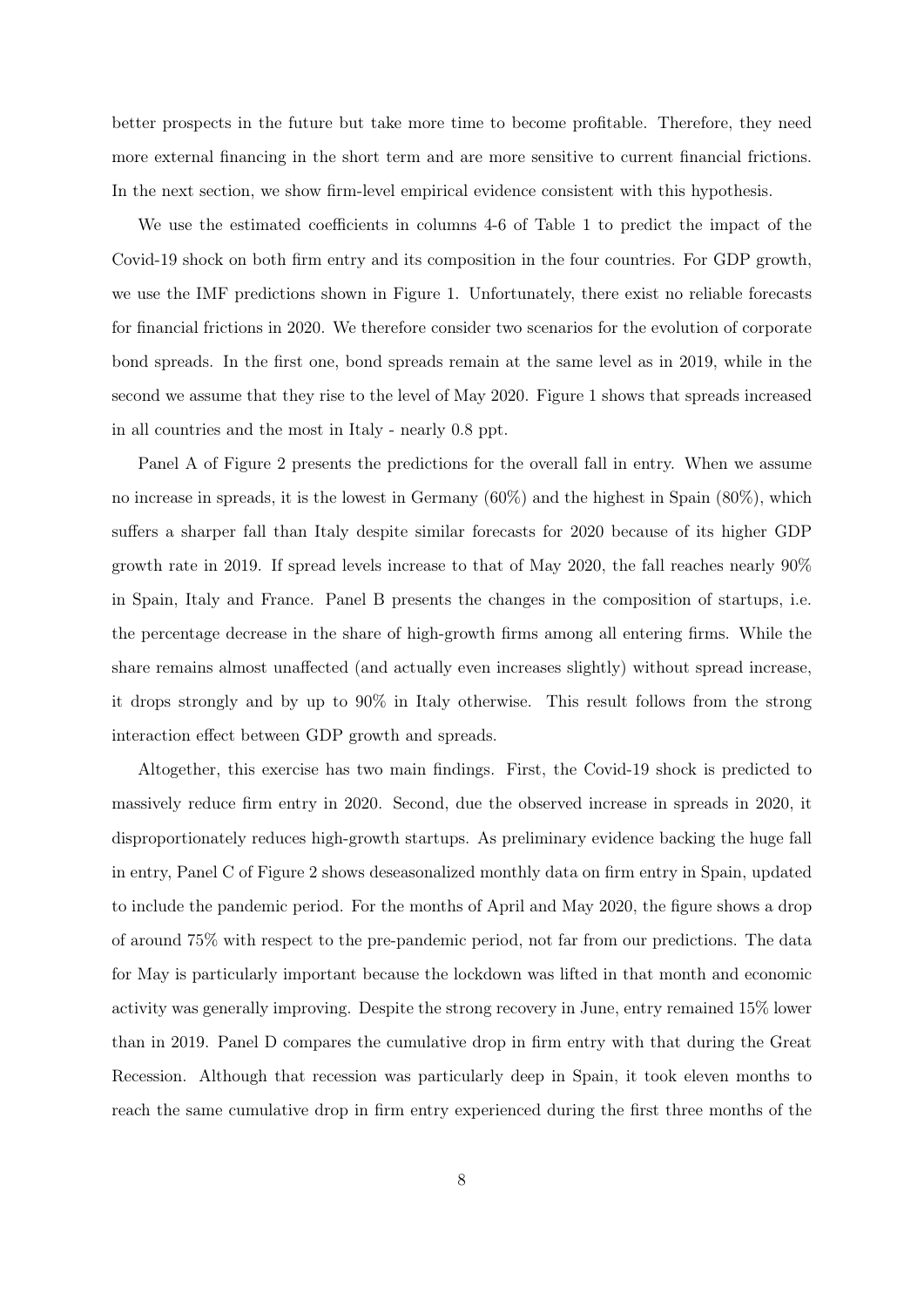Covid-19 pandemic.

#### 3.3 Startups and long-run employment growth

The second step of our analysis is to use the fall in firm entry to also predict future firm size and employment growth. We perform this prediction for Spain, for which we complement the GEM with firm level balance sheet data from Microdatos de la Central de Balances, a panel of Spanish firm-level data spanning from 1996 to 2017, which virtually covers the entire population of Spanish incorporated firms.<sup>10</sup>

We use this dataset to understand whether the composition of entry (high-growth versus lowgrowth firms) matters for the long-run job creation of a given cohort of firms. Since we cannot link directly GEM data with the firm-level data from the MCB, we proceed as follows: using GEM data, we compute the variable  $Share\_growth_{s,t}$ , i.e., the share of high-growth startups in the 2-digit sector  $s$  in year  $t$  in Spain. Then, we match these shares with the firm-level data from the MCB.<sup>11</sup> Using this matched data, we run the following regression:

$$
\log Emplogment_{i,s,t} = \beta_0 + \sum_{k=0}^{K} \beta_{1,k}age_{i,s,t}^k + \sum_{k=0}^{K} \beta_{2,k}age_{i,s,t}^kShare\_growth_{i,s}^{t-k} + \phi_t + \psi_s + \epsilon_{s,t} \quad (2)
$$

where  $Emplogment_{i,s,t}$  is employment of firm i belonging to industry s at time t;  $age_{i,s,t}^k$  is an indicator equal to 1 if the firm is k years old at time t, and  $Share\_growth^{t-k}_{i,s,t}$  is the share of high growth firms in the year the firm was created  $(t - k)$ . If high-growth firms generate more employment than low-growth firms, we would expect the employment of firms in sectors with a high share of the former to be larger on average, and hence  $\beta_{2,k}$  would be positive. The results are presented in online Appendix Table A.1. We find that the interaction coefficients are negative in the first periods and then become positive in the medium to long term. Hence, although during the first years these high-growth firms remain smaller, eventually they grow faster than low-

<sup>&</sup>lt;sup>10</sup>This data come from the annual accounts that firms deposit at the Commercial Registry, which is collected and treated by Banco de España. In Spain, it is mandatory for all firms to deposit their annual accounts (balance sheet, income statements and annual reports) in the Commercial Registry. For a more detailed information about this dataset, see Almunia et al (2018). We exclude firms in the primary sector and mining, financial and insurance sector, and public administration. We also keep only firms that have at least one employee at some point of their lives as our goal is to focus on firms that create employment. Further, we drop firms that are part of a group, and those that have more than 100 employees and/or are publicly traded the year of their creation or the next one, since these are likely entities created through restructuring of already existing firms.

<sup>&</sup>lt;sup>11</sup>Albert and Caggese (2020) use Spanish firm-level data from SABI to demonstrate that high-growth startups predict faster future employment growth. The MCB data has the advantage to be more comprehensive than SABI. We are able to match 2,686,508 firm-year observations to the share of high-growth firms in the sector and year they were created.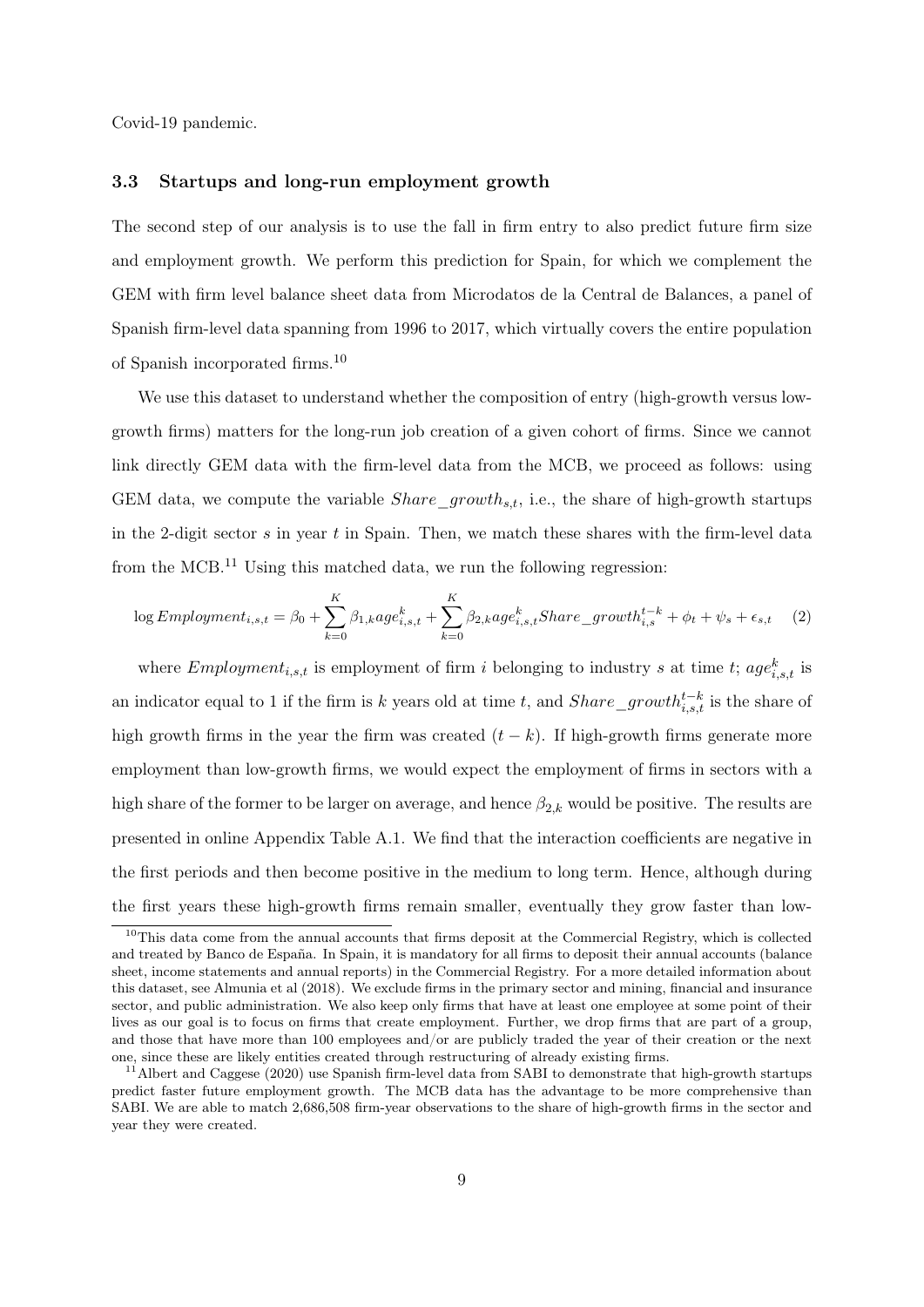growth firms. In quantitative terms, the coefficients of column 1 imply that a sector composed of only high-growth firms would have an average size of newborn firms 13% smaller than a sector composed only of low-growth firms. However, the high-growth firms would on average be 23% larger after eight years. This finding highlights the importance of the composition effect of entry for medium- to long-run employment growth. It also confirms our hypothesis that high-growth firms are likely to be smaller and less profitable in the short term, and therefore might need more external finance and be more vulnerable to credit shocks, as emphasized in the previous section.

We now use these estimates to predict the long-run implications for firm size and job growth. We first predict the probabilities of startup creation for each type, as described in the previous section, and define the high-growth share as the probability to create a high-growth startup divided by the probability to create any startup. We then multiply the change in this share with the Age  $10 \times$  share coefficient in the first column of Table A.1 to obtain the percentage change in the predicted employment level at the age of  $10^{12}$ . The results are shown in Panel A of Figure 3. In the blue scenario with no increase in spreads, there is no change in the share of high-growth startups, and therefore almost no change in the average expected firm size after 10 years (even a slight increase). In the other scenario, average expected firm size falls by around 7% in Italy, 5% in France, 4% in Spain and 3.5% in Germany. This is a direct implication of the interaction between GDP growth and the spread shown in column 6 of Table 1. While the cyclicality is somewhat higher for low-growth startups given the GZ spread is at its mean, it increases sharply for high-growth startups when the spread increases.<sup>13</sup>

For Spain, we can also predict the impact of the decrease in entry and the change in composition on current employment and its evolution over the following years.<sup>14</sup> To do so, we first investigate how long-lasting the effects of firms entry on aggregate employment are by running the following regression:

$$
\log Emplogment\_cohort_{k,s,t} = \gamma_{0,k} + \gamma_{1,k} \log New\_firms_{s,t-k} + \phi_{t,k} + \psi_{s,k} + \epsilon_{k,s,t}
$$
(3)

 $12$ The first step is done using data from all four countries in GEM. For the second step, we use the data from MCB for Spain, hence assuming that firm dynamics in France, Germany and Italy are similar to that of Spain.

<sup>&</sup>lt;sup>13</sup>Note that we demean the GZ spread before running the regressions and hence the coefficient of GDP growth indicates the effect conditional on the spread being at the mean.

<sup>&</sup>lt;sup>14</sup>We are abstracting from possible employment spillovers effects on firms from different cohorts. These more 'general equilibrium' effects are potentially important but we cannot analyze them here for reasons of space, therefore leaving them for future research.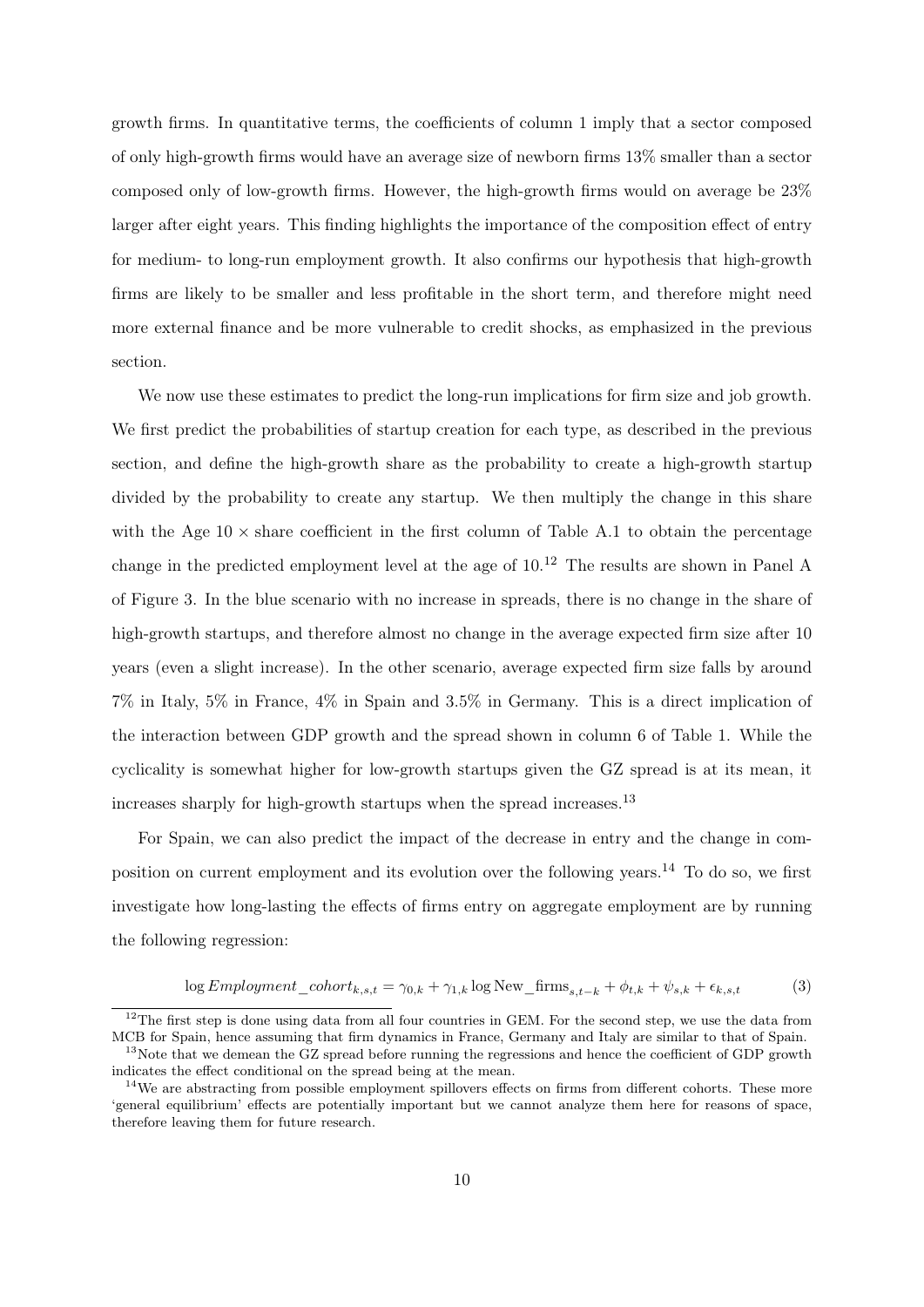where  $Emplogment\_cohort_{k,s,t}$  is total employment of all firms of age k belonging to industry s at period t, and New\_firms<sub>s,t−k</sub> is the number of firms entering the year that cohort entered,  $t - k$ . We perform one regression for each time horizon  $k \in [1, 10]$ . The estimated coefficients are reported in Figure 3, Panel B. Next, we consider the predicted fall in firm entry shown in Panel A of this figure (for the case of no spread increase -blue- and spread increase as of May 2020 -red-) and multiply it with  $\gamma_{1,k}$  from Equation (3), and the aggregate employment of firms of age k (averaged across all the years of our sample) to obtain the predicted job losses of the cohort entering in 2020 from 2021  $(k = 1)$  to 2030  $(k = 10)$  solely due to the entry channel (extensive margin).<sup>15</sup> Results are shown in Panel C of Figure 3. The jobs lost range from 70,000 jobs in 2021 to a maximum of 90,000 in 2029 in the case of no increase in spreads (solid blue line), and from 80,000 jobs in 2021 to more than 110,000 jobs in 2029 in the case of an increase in spreads (dashed red line).

Next, we add the employment impact of the change in the share of high-growth firms (intensive margin). To do so, we use the coefficients of the interaction terms of Equation (2) depicted in the first column of Table A.1. To compute the  $t + k$  forward prediction, we multiply the predicted decrease in the share of high-growth firms from Panel B of Figure 3 with the coefficient  $\beta_{2,k}$  and the aggregate employment of firms of age k. We finally add this number to the predicted employment drop due to changes in entry explained in the previous paragraph. This is plotted in dashed green in Panel C for the scenario of a spread increase 'as of May 2020'. Since the entry of high-growth firms is highly dependent on financial conditions, if they worsen, the share of high-growth firms drops. This implies that the composition channel contributes with negative job losses (or job creation) for a couple of years (driven by the initially negative coefficients of the Age  $k \times share$  interactions up to the age of 3), which then rapidly revert to reach around 8,000 jobs lost in 2029. This is due to the characteristics of high-growth firms: although less profitable in the short-term, they are able to grow more rapidly in the medium to long term. Hence, a "missing generation" of high-growth firms can significantly hurt job creation even many years in the future.

<sup>&</sup>lt;sup>15</sup>Despite the fact that the coefficients of the regression are decreasing in  $k$ , average aggregate employment of a firm cohort is increasing with age. This makes the predicted job losses of the 2020 cohort slightly increase over time.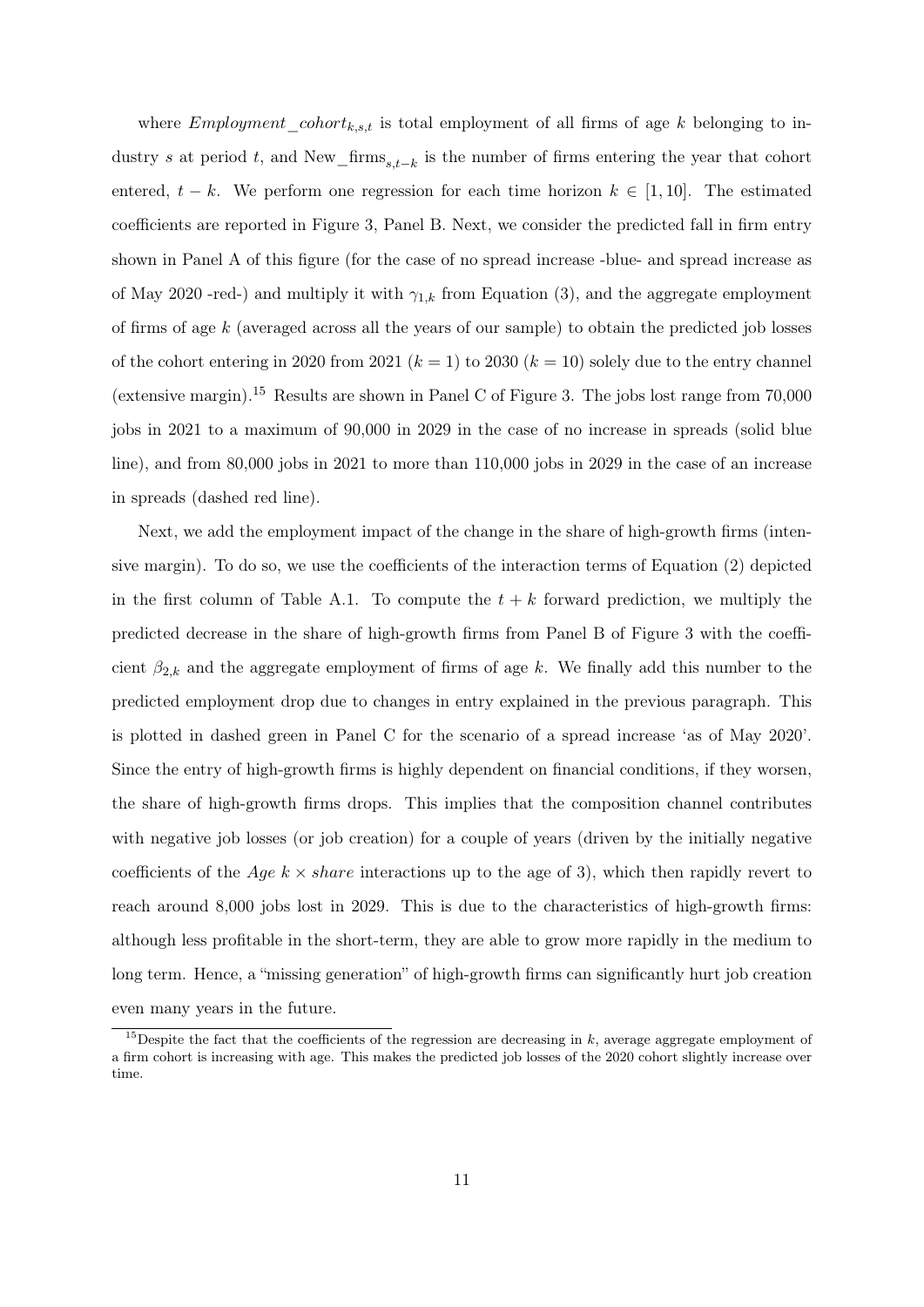## 4 Model and Policy Analysis

In this section, we set-up a stylized partial-equilibrium model of firm entry that is consistent with the above documented empirical patterns and extends the framework introduced in Albert and Caggese (2020). We then use the model to analyze the efficacy of different policy alternatives in counteracting an exogenous shock resembling the impact of the Covid-19 pandemic.

#### Technology

Consider many risk-neutral entrepreneurs, who can choose the type of startup  $j$  among two alternatives, with types indexed by  $j = 1, 2$ . Starting a business requires an initial sunk cost  $\kappa_j$  to operate. Every period, firms exit with a certain probability. A Type j firm that does not exit in period t generates profits producing a homogenous final good with a DRS production function:

$$
\pi_{j,t} = p_t \theta_{j,t}^{1-\alpha} L_{j,t}^{\alpha} - w L_{j,t},
$$
\n(4)

where  $p_t$  is the price level of the final good, which follows an exogenous stochastic process,  $\theta_{j,t}$  is productivity,  $L_{j,t}$  is labor input, w is the exogenously given wage, and  $0 < \alpha < 1$ . To keep the model tractable, we assume that wages are paid after earnings are realized and thus not subject to financial frictions, resulting in profit-maximizing labor demand  $L_{j,t} = \left(\frac{p_t \alpha}{w}\right)^{j}$  $\frac{\partial_t \alpha}{\partial w}\Big)^\frac{1}{1-\alpha}\, \theta_{j,t}.$ Substituting this in Equation (4), we express profits as a function of prices and productivity:

$$
\pi(p_t, \theta_{j,t}) = \Psi p_t^{\frac{1}{1-\alpha}} \theta_{j,t},
$$
\n
$$
\Psi \equiv \left[ \left( \frac{\alpha}{w} \right)^{\frac{\alpha}{1-\alpha}} - \left( \frac{\alpha}{w} \right)^{\frac{1}{1-\alpha}} w \right] > 0.
$$
\n(5)

Startup types differ in their expected productivity growth. Type  $j = 1$  indicates a startup with low growth potential, for which productivity  $\theta_{1,t}$  grows at an exogenous rate  $g^{med}$  in all periods, so that  $\theta_{1,t+1} = (1 + g^{med})\theta_{1,t}$ . Starting a Type 1 business represents the decision to provide mature and established products in well-known markets. This decision to start a Type 1 business will result in immediate profits; however, the business also has low growth prospects.

Type  $j = 2$  indicates a startup with high growth potential. Its productivity grows at a rate  $g^{low} \leq g^{med}$  initially but every year, with probability  $\gamma$ , permanently increases to  $g^{high} > g^{med}$ .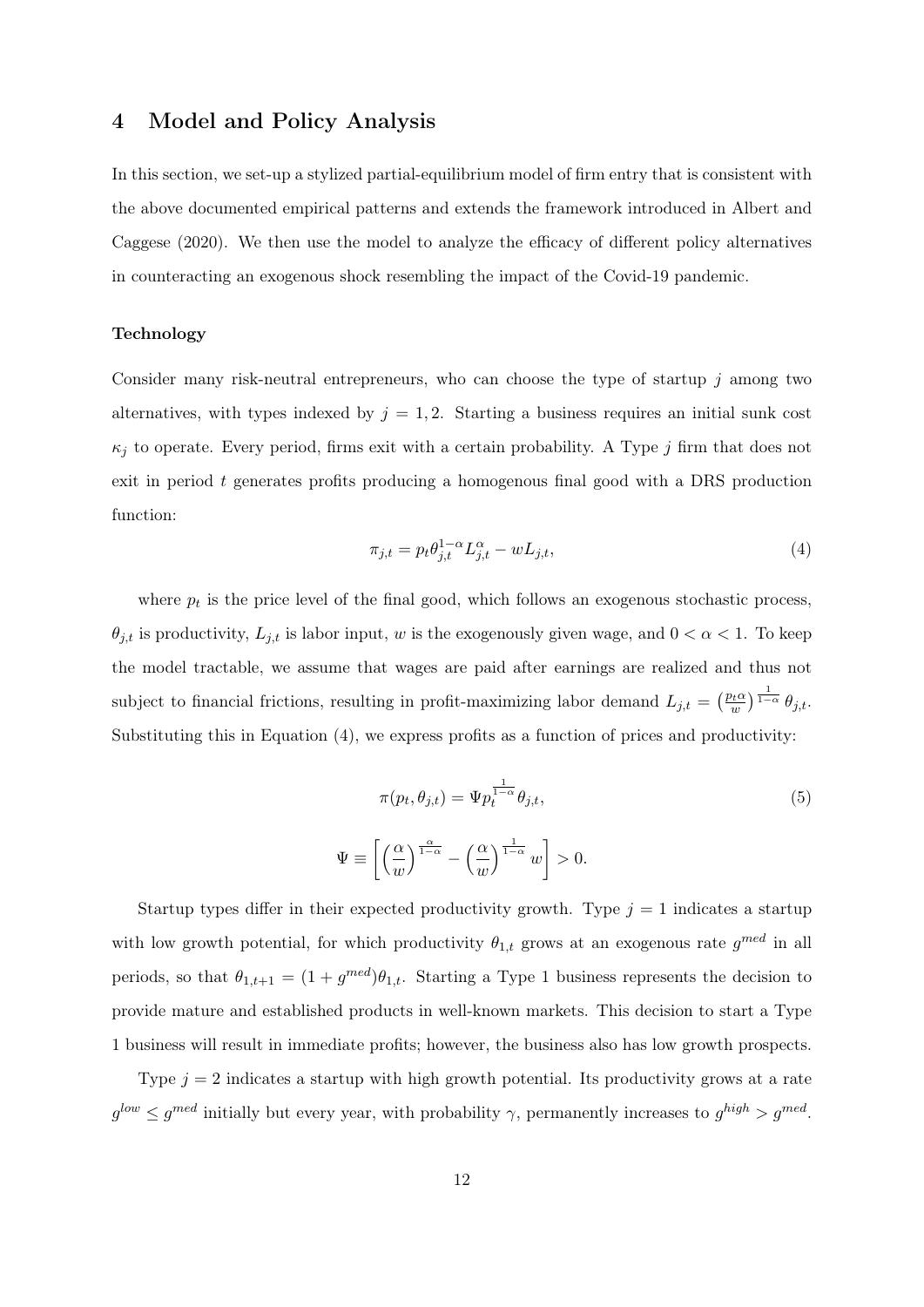Moreover, it requires a higher initial cost:  $\kappa_2 > \kappa_1$ . Starting a Type 2 business represents the decision to provide a newer product, which generates lower profits in the beginning; however, the business has higher long-run growth potential. We introduce heterogeneity across entrepreneurs by assuming that their productivity is a function of their skills:

$$
\theta_{i,j,0} = \phi_{i,j} S_i,\tag{6}
$$

where  $\theta_{i,j,0}$  is the initial productivity of Type j for entrepreneur i.  $S_i$  is the entrepreneur's generic skills, and  $\phi_{i,j}$  the skills specific to type j projects. We assume that  $S_i$  is uniformly distributed across entrepreneurs,  $S_i \in [1-s, 1+s]$ , with  $0 < s < 1$ . The skills required to operate Type 2 firms,  $\phi_{i,2}$  are uniformly distributed over the interval  $\phi_{i,2} \in [\phi_{min}, 1]$ . Conversely, the skills required to operate Type 1 firms are  $\phi_{i,1} = 1$  for all entrepreneurs. In other words, the draw of  $S_i$  determines one's chances of starting any type of firm, while the draw of  $\phi_{i,2}$ determines the probability of starting a Type 2 rather than a Type 1 firm.

#### Choice of firm type

The entrepreneur has an initial endowment of  $a \leq \kappa_j$  and needs to borrow  $b_j = \kappa_j - a$  in order to start a business of type j. In subsequent periods, debt can be repaid by using the flow of profits  $\pi$ . One unit of debt implies a repayment of  $\frac{1+r^b}{1-d}$  $\frac{1+r^{\sigma}}{1-d}$  next period, which reflects the risk that the firm is liquidated before producing and unable to repay the debt with probability  $d$ . We normalize the interest rate to zero, and therefore,  $r<sup>b</sup>$  can be interpreted as the financial spread or excess cost of debt caused by financial frictions. To ease notation, we henceforth drop the  $i$ subscript.

Financial frictions matter if the entrepreneur needs to borrow an amount  $b_{j,0} = \kappa_j - a > 0$ to start the firm and if the external financing is costly  $(r^{b}>0)$ . We denote  $C^{j}(\theta_{j,0})$  as the net present value of these expected excess financing costs for a new business with initial productivity equal to  $\theta_{j,0}$ . Let the value of a type j firm in a world without financial frictions be  $V^{j}(\theta_{j,0})$ . Hence, the value of a Type  $j$  startup is given by

$$
V^j(\theta_{j,0}) - C^j(\theta_{j,0}) - \kappa_j,\tag{7}
$$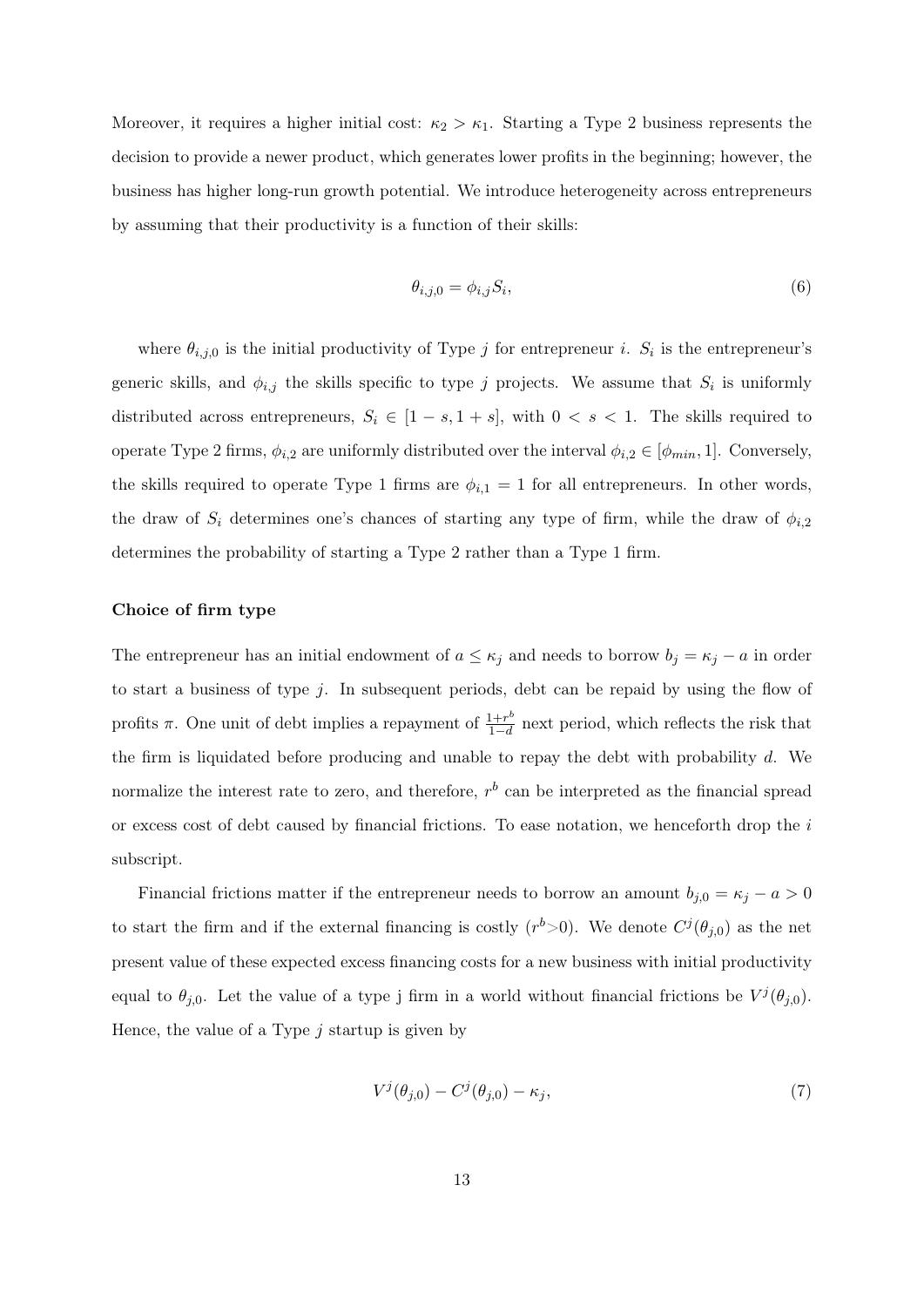and the entrepreneur will choose the firm type that maximizes (7). We derive the value function of the firm without financial frictions  $V^j(\theta_{j,0})$  and the cost function  $C^j(\theta_{j,0})$  in online Appendix D. Importantly, we choose the parameters of the model so that the following inequality is always true:

$$
V^{2}(S_{i}) - V^{1}(S_{i}) > \kappa_{2} - \kappa_{1}
$$

This means that, in the absence of financial frictions, entrepreneurs with Type 2 skills  $\phi_2 =$ 1 (those with the same initial productivity for both types) will always choose Type 2. In other words, all else equal, the higher future growth potential of Type 2 projects more than compensates their higher initial cost. This assumption also implies that there is a threshold value of specific skills  $\bar{\phi}$  < 1, such that entrepreneurs with skills  $\phi_2$  above the threshold prefer a Type 2 and those below prefer a Type 1 startup.<sup>16</sup>

The cost  $C^{j}(\theta_{j,0})$  increase more strongly for Type 2 startups when financial frictions become larger (e.g.  $b_{j,0}$  or  $r^b$  increases), which reduces their relative frequency as the threshold for choosing Type  $2 \bar{\phi}$  rises.<sup>17</sup> Moreover, with higher financial frictions, not only will some entrepreneurs switch from Type 2 to Type 1 businesses but those with low general skills will decide to not start any business, if the cost become so high that also starting a Type 1 is not worthwhile anymore, i.e.  $V^1(\theta_{1,0}) < C^1(\theta_{1,0}) + \kappa_1$ .

#### Calibration and Covid-19 shock

We set the parameters of the model equal to their empirical counterparts whenever possible, while those for which there are no direct empirical measures available are chosen so that several moments predicted by the model match those in the data. The value of  $\kappa_1$  is normalized to one,  $\kappa_2 = 1.25$  and  $a = 0.5$ . These values match the share of external money required to start a firm observed in the GEM (see Albert and Caggese, 2020).  $\alpha$  is set to 0.6, the labor share of output. The growth rates  $g^{low}$ ,  $g^{med}$  and  $g^{high}$ ,  $\gamma$  and the financing rate  $r^b$  are chosen so that the model matches the following two empirical patterns: first, the employment evolution uncovered in column 1 of Table A.1, in particular a lower employment level of high-growth startups up to

<sup>&</sup>lt;sup>16</sup>For a formal proof of such a threshold to exist in a simplified version of this model, see Albert and Caggese (2020)

<sup>&</sup>lt;sup>17</sup>This follows from the fact that Type 2 firms are initially less productive on average (because  $\bar{\phi}$  < 1) and thus need more time to repay their debt. See Albert and Caggese (2020) for a proof.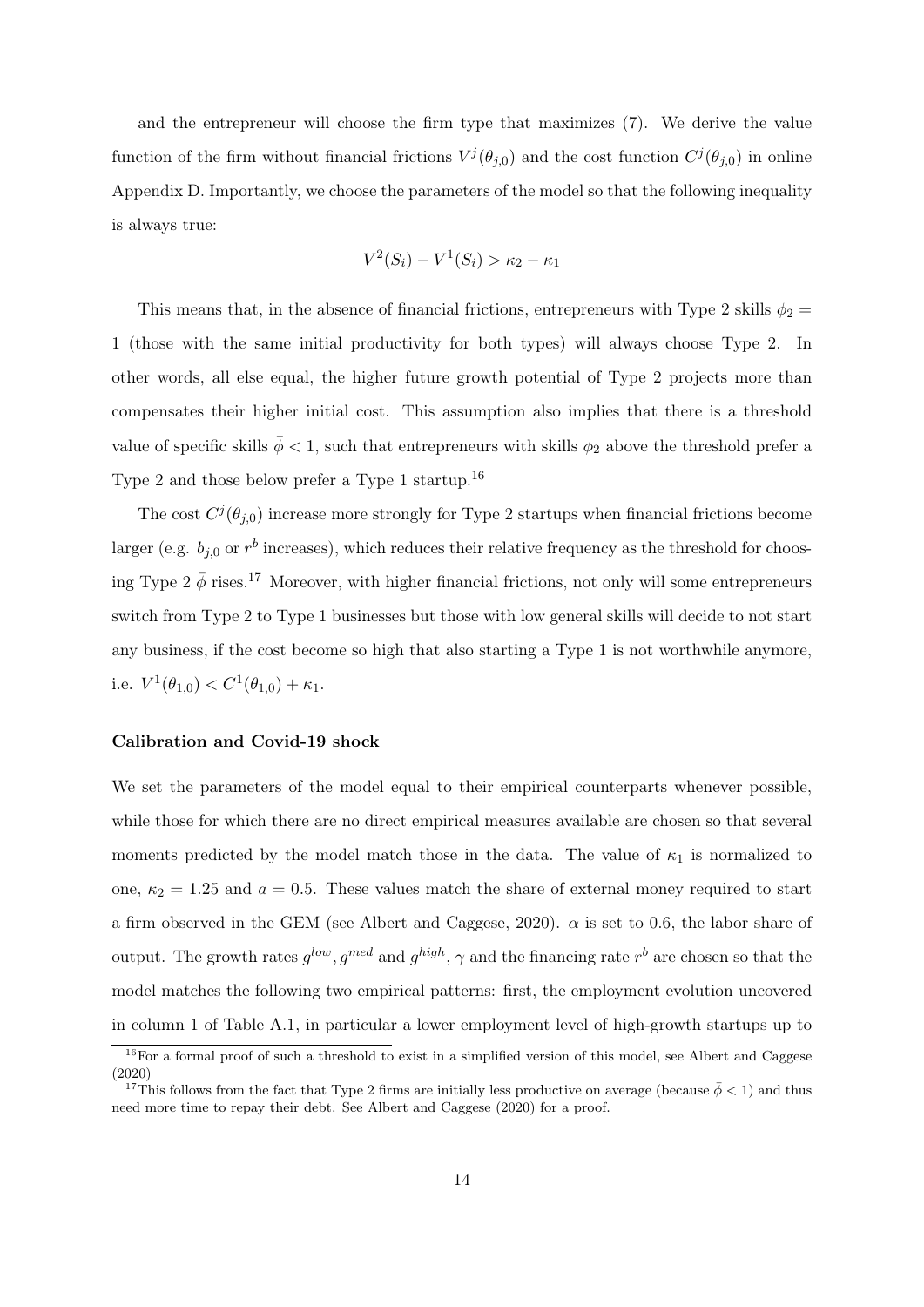the age of 4 and a level that is 20% higher at the age of 10, and, second, a ratio of high-growth to low-growth firms of around 0.5 as observed in the GEM. An overview over these and the remaining parameters can be found in online Appendix Table A.2.

We simulate a sudden economic downturn and increase in financial stress due to the pandemic as a shock to demand, entrepreneurs' endowment and interest rates. The demand shock leads to a fall in the price of the final good  $p_t$ , which we assume to follow an AR(1) process with an autoregressive parameter of 0.5, hence implying a relatively quick convergence back to the long-run mean (which is normalized to one). Entrepreneurs' endowment falls from 0.5 to 0.2 and the interest rate  $r<sup>b</sup>$  increases by 1.5 ppt. Combined, these shocks imply a fall in firm creation of around  $40\%$ .<sup>18</sup>

#### Policy alternatives

We compare two alternative policies with the aim to alleviate the negative consequences of the above described exogenous shock to demand and financing conditions. The first policy is a subsidy to wage payments. As this type of subsidy temporarily increases the stream of profits,  $V^j$  rises and  $C^j(\theta_{j,0})$  falls, stimulating firm entry. We assume that the subsidy amounts to 50% of wage cost in the first year when the shock hits and that it is phased out over time (30% in year two and 10% in year three). The second policy is a one-time financing subsidy proportional to new firms' opening cost  $\kappa_j$ . This subsidy leaves  $V^j$  unaffected and only decreases the financing cost through directly lowering the initial amount of debt to be repaid, which also stimulates the entry of additional firms. We set the proportional financing subsidy to 17.4%, which is the value that generates the exact same total cost for the government as the wage subsidy.

Panel A of Figure 4 shows for each type the fall in entry relative to the entry before the shock in case there is no subsidy (blue), the wage subsidy (red) or the financing subsidy (green) in place. First, the figure shows that the entry of startups of Type 2 falls much more strongly than that of Type 1. This is due to the cost function of Type 2 startups, which increases more steeply

<sup>&</sup>lt;sup>18</sup>Although we see a fall in firm entry in the data for Spain in Spring 2020 of up to  $75\%$ , we simulate a less severe shock as the model is at a yearly frequency and the annualized fall in firm entry will most likely be much smaller, as suggested by the starting recovery of firm entry observed in the latest data for June. We further acknowledge that our parameterization of the shock is somewhat ad-hoc but given that annual data encompassing the Covid-19 shock are not available yet, we lack precise calibration targets. However, qualitatively our conclusion regarding the most effective policy to implement is robust to any combination of shocks to parameters that leads to an at least temporary rise in financing cost.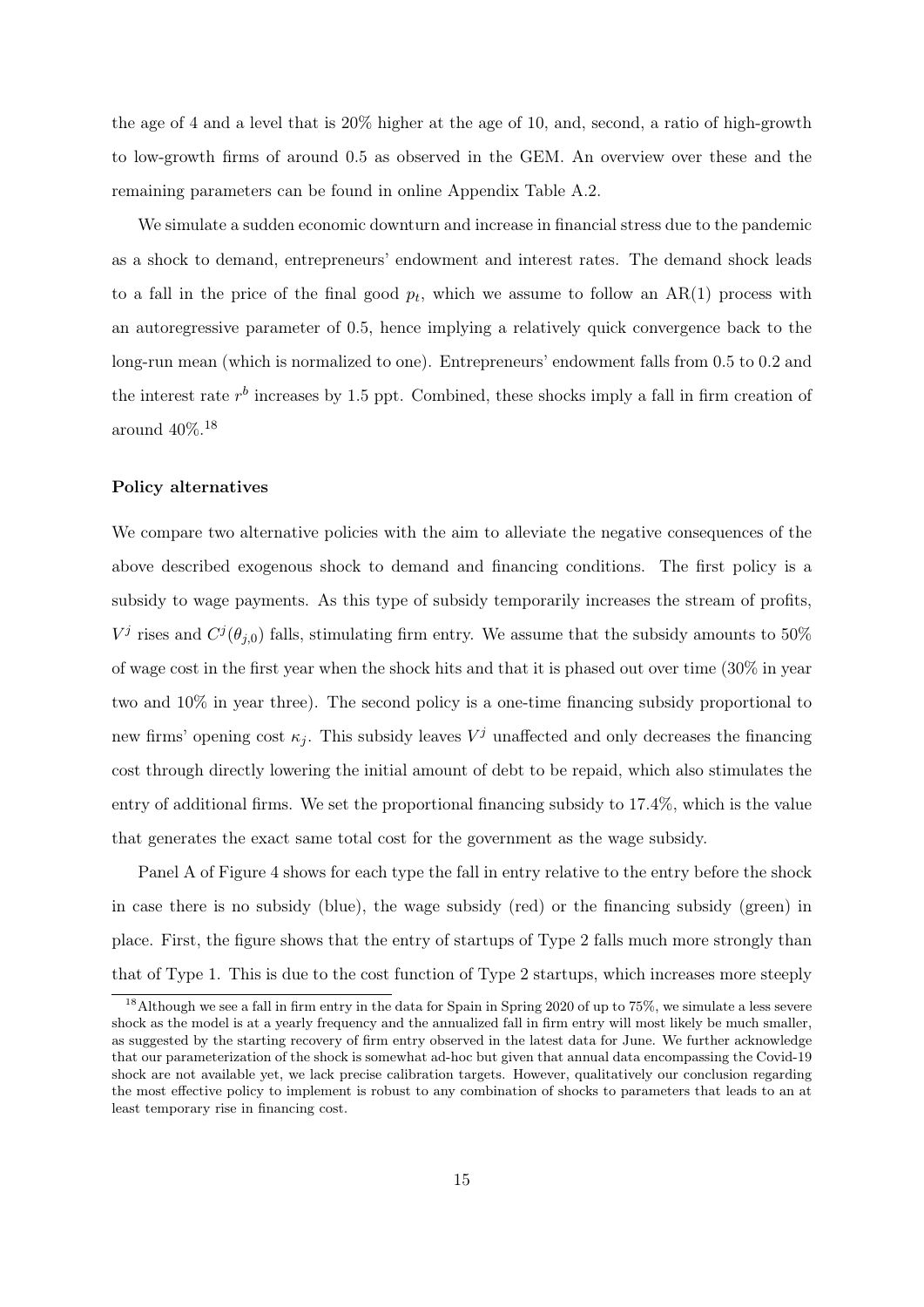when financing conditions deteriorate, implying that the threshold skill level to start a Type 2 firm  $\phi$  rises and relatively more entrepreneurs choose Type 1 startups. Second, we find that the financing subsidy more effectively dampens the fall in entry for both types. Implementing the latter, the entry almost returns to its pre-shock level for Type 1 and the fall is reduced from almost 80% to 55% for Type 2 startups, whereas the reduction only goes to 70% implementing the wage subsidy. The intuition behind this result comes from the fact that a subsidy to wages benefits relatively more those firms that are initially more productive and thus employ more workers. As highly productive firms also would have entered without any subsidy, a large part of the subsidy budget is spent ineffectively. In contrast, the financing subsidy is distributed to entrepreneurs independently of their initial productivity.

Panel B of Figure 4 compares the predicted 20-year ahead evolution of aggregate employment of the entering firms for the scenario without shock and the shock scenario combined with each subsidy. As a consequence of the transitory demand shock, employment falls strongly on impact and then catches up over the following years. However, because overall entry is lower, the aggregate employment of this firm cohort never reaches the level it would have in the absence of the shock. The difference between future employment with and without the shock even increases after around 10 years because the shock affects relatively more Type 2 firms, which tend to grow faster in the long-run. This is the intensive margin effect we have documented using our empirical predictions in Panel B of Figure 2. The paths of employment with the two subsidies suggest a short-term vs. long-term trade-off. While the wage subsidy increases employment in the short-term, it has smaller long-term effects than the financing subsidy, as its stimulation of firm entry is weaker. The difference between the employment effects of the two subsidies increases over time, again because Type 2 startups, which benefit relatively more from the financing subsidy, unfold their high growth potential in the long-run.

## 5 Conclusion

The Covid-19 pandemic forced a sudden and massive decline in economic activity worldwide, with most countries facing GDP declines beyond anything experienced since at least the Great Depression. Furthermore, there seems to be an increase financial frictions faced by firms: the latest available data (June 2020) of the country level index of financial stress (CLIFS) provided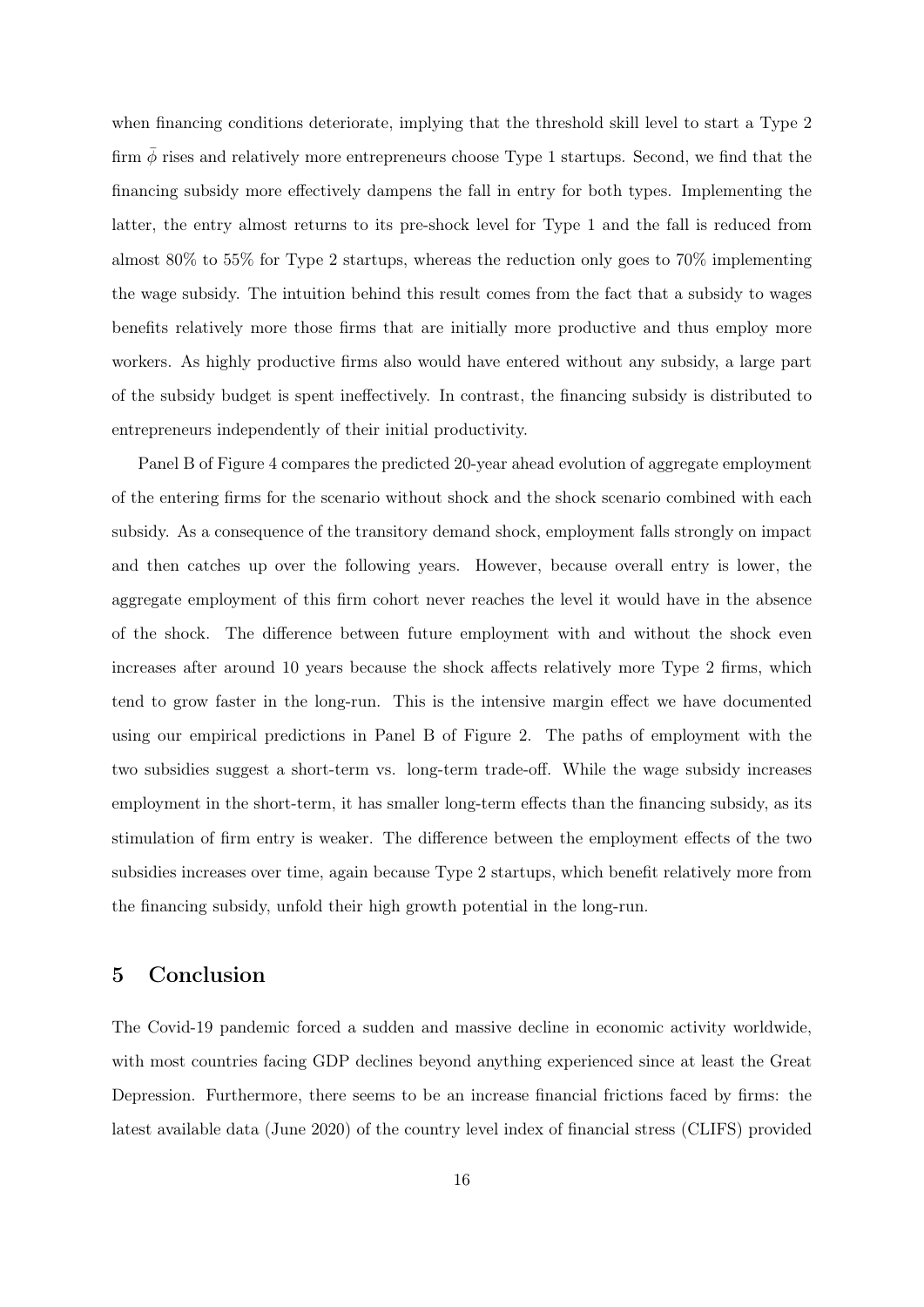by the ECB shows historically high levels, normally associated with financial crisis episodes.

We use the methodology developed in Albert and Caggese (2020) to predict the impact of the Covid-19 shock (characterized by a huge drop in GDP, and a moderate increase in financial frictions) on firm entry and its composition. Our results show that the large drop in GDP in isolation, without an increase in financial frictions, is predicted to reduce firm entry. Our estimates range from a 60% decrease in Germany to a 80% in Spain. However, it would not significantly affect the share of high-growth firms, and this limits the long-term employment consequences of this reduction in firm entry. In contrast, a large GDP contraction that is also accompanied by a moderate increase in financial frictions strongly reduces the share of high-growth firms among the new startups, implying substantially larger negative long-term consequences. Using detailed data of Spanish firms, we estimate that employment losses of the entering cohort would be 80,000 in 2021 and increase up to almost 115,000 in 2029.

Finally, we consider a partial equilibrium model of the entry and growth of new businesses and use it as a laboratory to understand which policy tool would be more effective to counteract the negative impact of this shock on the employment of the entering cohort. While a wage subsidy is more effective in fostering employment in the short-term, we find that the financing subsidy is more effective in the long-term. This is because the latter benefits more high-growth firms, which contribute more to employment in the long-run.

Overall, our findings suggest that when evaluating policies that promote firm entry, it is important to also take into account the effects via the composition channel and the resulting long-term growth prospects of new firms, instead of only focusing on boosting employment in the short-term.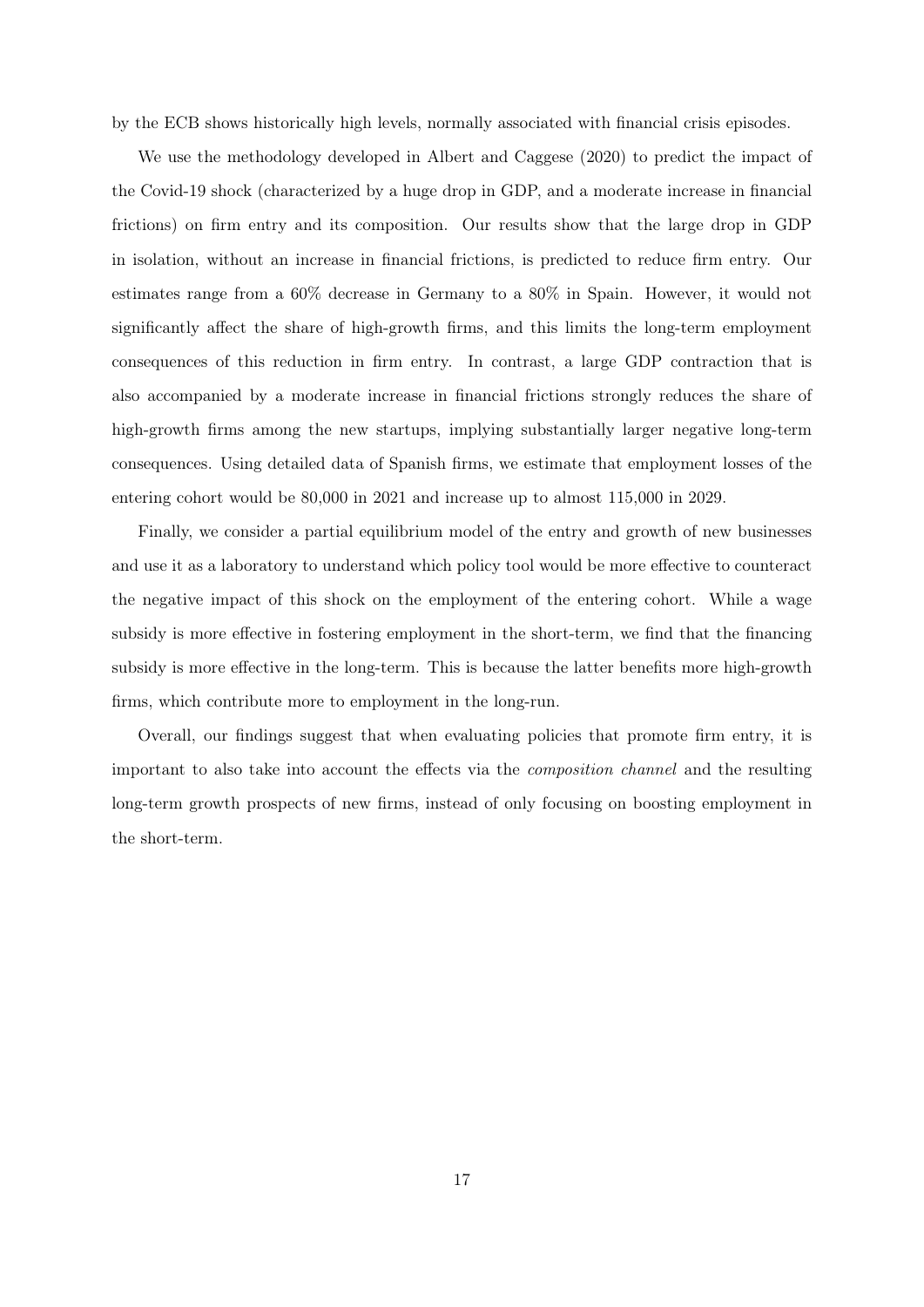## References

- Albert, Christoph and Andrea Caggese, "Cyclical Fluctuations, Financial Shocks, and the Entry of Fast-Growing Entrepreneurial Startups," Forthcoming, Review of Financial Studies 2020. Available at https://drive.google.com/file/d/1pY0M5SZA04J8t6hqJ58Pztki\_ sm12xmo/ view .
- Bartik, Alexander W, Marianne Bertrand, Zoë B Cullen, Edward L Glaeser, Michael Luca, and Christopher T Stanton, "How are small businesses adjusting to covid-19? early evidence from a survey," Technical Report, National Bureau of Economic Research 2020.
- Campbell, Jeffrey R., Charles L. Evans, Jonas D.M. Fisher, and Alejandro Justiniano, "Macroeconomic Effects of Federal Reserve Forward Guidance," Brookings Papers on Economic Activity, 2012, 43 (1 (Spring), 1–80.
- Corsetti, Giancarlo, Joao B. Duarte, and Samuel Mann, "One money, many markets: a factor model approach to monetary policy in the Euro Area with high-frequency identification," LSE Research Online Documents on Economics 87182, London School of Economics and Political Science, LSE Library February 2018.
- Duprey, Thibaut, Benjamin Klaus, and Tuomas Peltonen, "Dating systemic financial stress episodes in the EU countries," Journal of Financial Stability, 2017, 32, 30–56.
- Fairlie, Robert W, "The Impact of Covid-19 on Small Business Owners: Evidence of Early-Stage Losses from the April 2020 Current Population Survey," Technical Report, National Bureau of Economic Research 2020.
- Gertler, Mark and Peter Karadi, "Monetary Policy Surprises, Credit Costs, and Economic Activity," American Economic Journal: Macroeconomics, January 2015, 7 (1), 44–76.
- Gilchrist, Simon and Benoit Mojon, "Credit Risk in the Euro Area," The Economic Journal, 2016, 128 (608), 118–158.
- and Egon Zakrajsek, "Credit Spreads and Business Cycle Fluctuations," American Economic Review, June 2012, 102 (4), 1692–1720.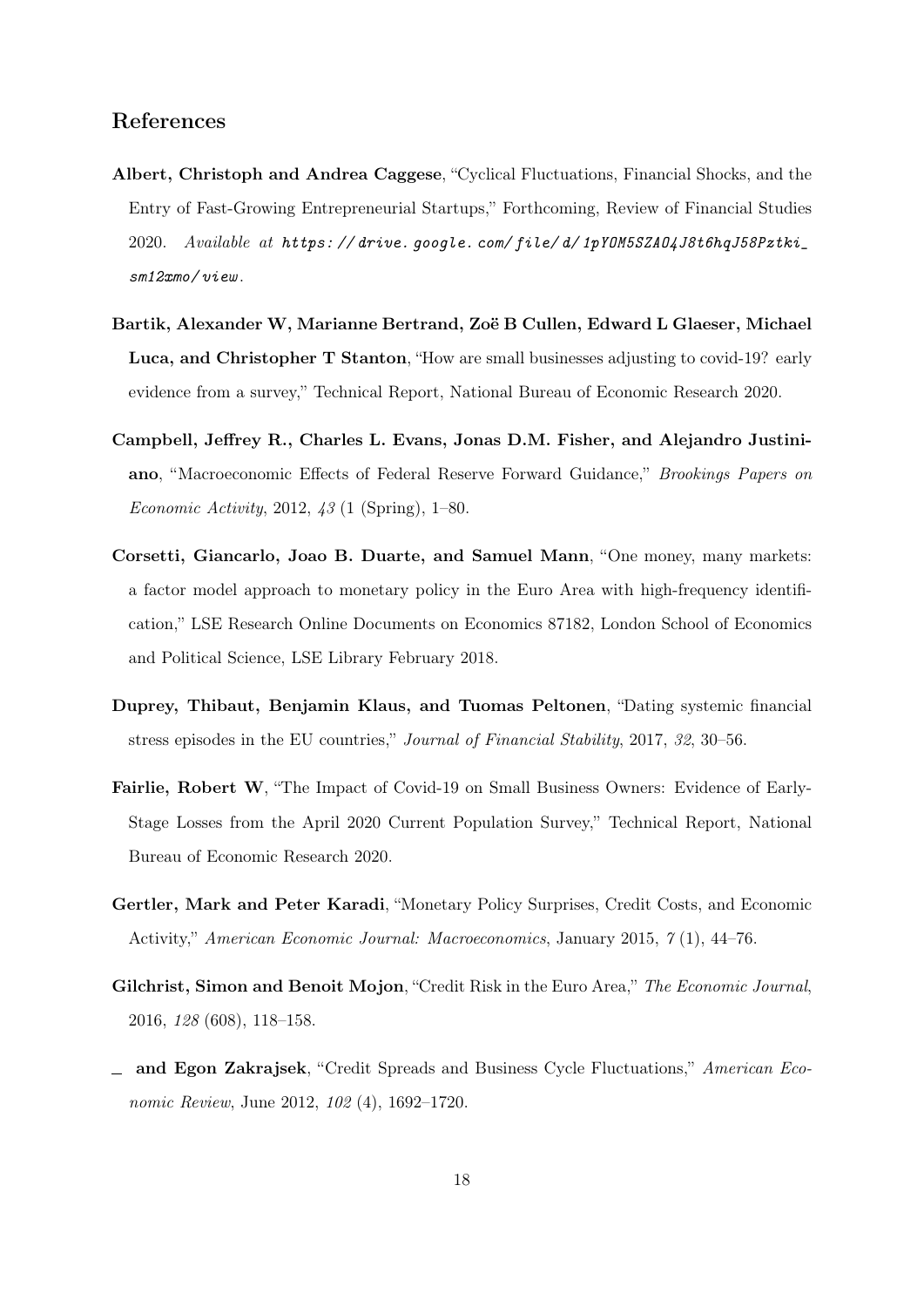- Haltiwanger, John, Ron S. Jarmin, Robert Kulick, and Javier Miranda, "High Growth Young Firms: Contribution to Job, Output, and Productivity Growth," in "Measuring Entrepreneurial Businesses: Current Knowledge and Challenges" NBER Chapters, National Bureau of Economic Research, Inc, 2016, pp. 11–62.
- Hassan, Tarek Alexander, Stephan Hollander, Laurence van Lent, and Ahmed Tahoun, "Firm-level exposure to epidemic diseases: Covid-19, SARS, and H1N1," Technical Report, National Bureau of Economic Research 2020.
- Jarocinski, Marek and Peter Karadi, "Deconstructing Monetary Policy Surprises The Role of Information Shocks," American Economic Journal: Macroeconomics, April 2020, 12  $(2), 1-43.$
- Nakamura, Emi and Jón Steinsson, "High-Frequency Identification of Monetary Non-Neutrality: The Information Effect," The Quarterly Journal of Economics, 2018, 133 (3), 1283–1330.
- Paul, Pascal, "The Time-Varying Effect of Monetary Policy on Asset Prices," Review of Economics and *Statistics*, forthcoming.
- Poschke, Markus, "The Firm Size Distribution across Countries and Skill-Biased Change in Entrepreneurial Technology," American Economic Journal: Macroeconomics, July 2018, 10  $(3), 1-41.$
- Pugsley, Benjamin, Petr Sedlacek, and Vincent Sterk, "The Nature of Firm Growth," CEPR Discussion Papers 12670, C.E.P.R. Discussion Papers January 2018.
- Reynolds, Paul Davidson and Diana M. Hechavarria, "Global Entrepreneurship Monitor [GEM]: Adult Population Survey Data Set, 1998-2013," 2016.
- Schivardi, Fabiano and Guido Romano, "A simple method to estimate firms liquidity needs during the Covid -19 crisis with an application to Italy\*," July 2020.
- Sedláček, Petr, "Lost generations of firms and aggregate labor market dynamics," Journal of Monetary Economics, 2020, 111, 16–31.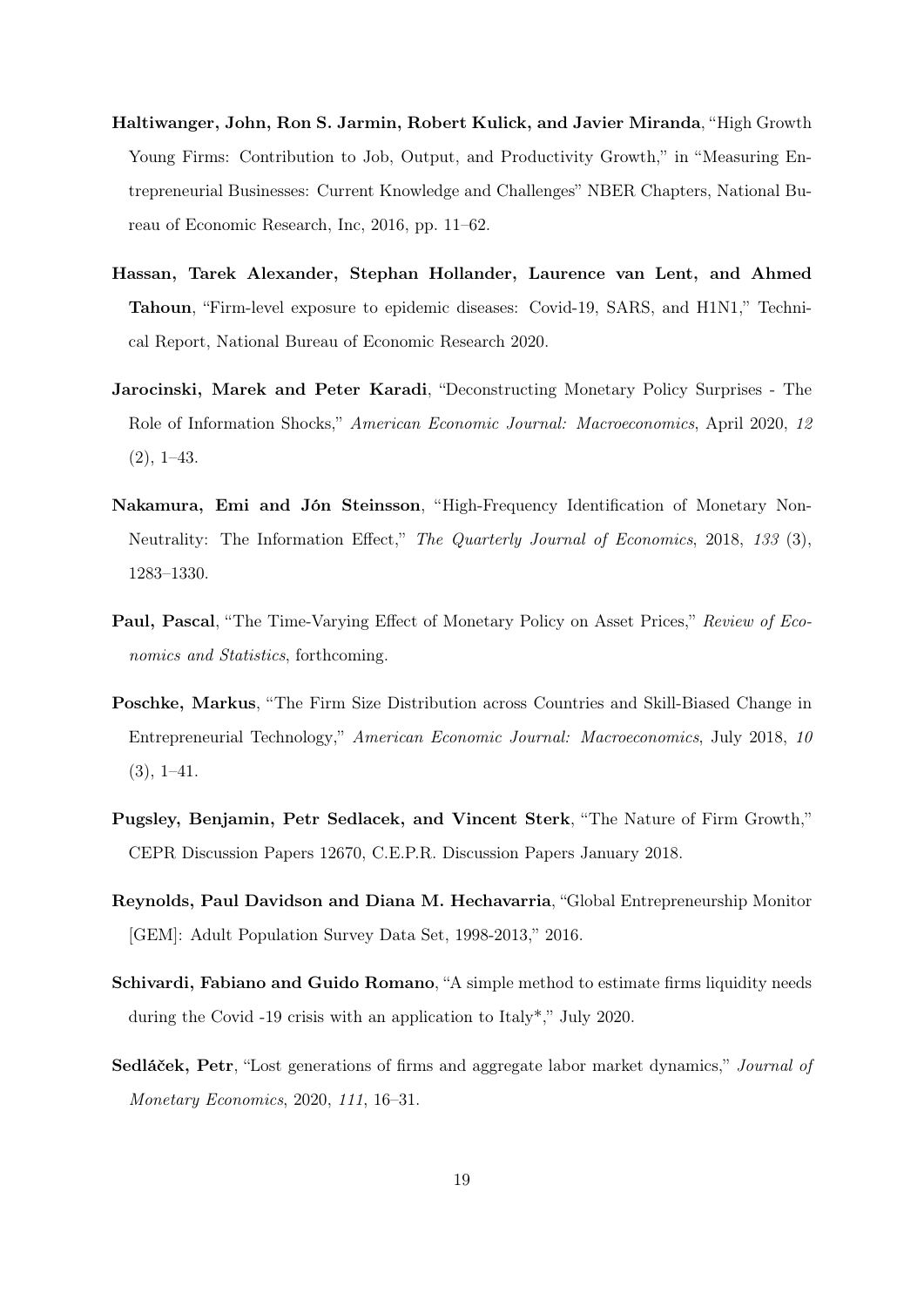- Sedlacek, Petr and Vincent Sterk, "Startups and Employment Following the Covid-19 Pandemic: A Calculator," 2020.
- Zoller-Rydzek, Benedikt and Florian Keller, "COVID-19: Guaranteed Loans and Zombie Firms," Available at SSRN 3619744, 2020.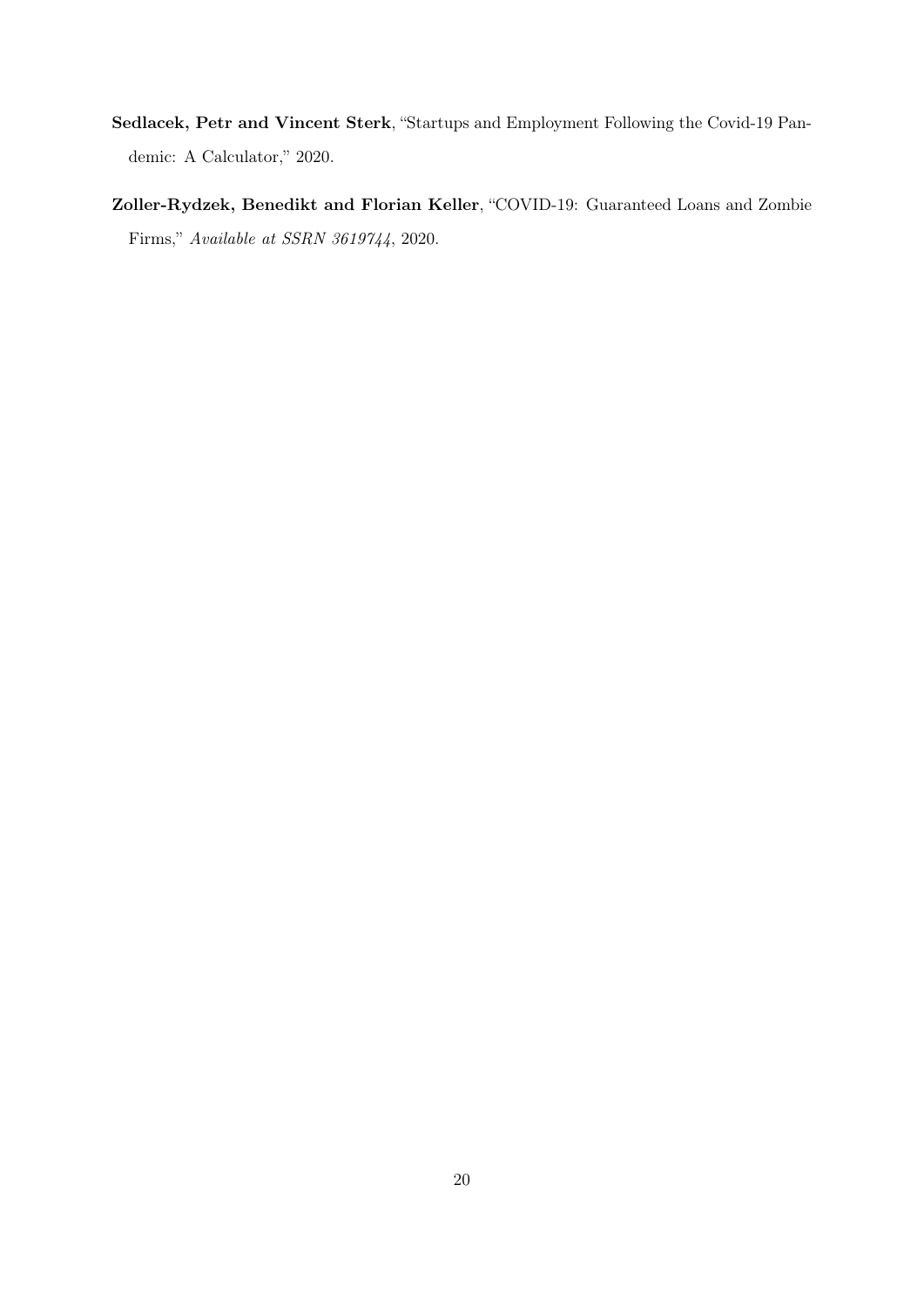# Tables and Figures

|                          | (1)         | (2)         | (3)         | (4)         | (5)         | (6)         |
|--------------------------|-------------|-------------|-------------|-------------|-------------|-------------|
|                          | All         | Low growth  | High growth | All         | Low growth  | High growth |
| GDP growth               | 2.606***    | $3.481***$  | $-0.271$    | $4.838**$   | $4.419**$   | 3.879       |
|                          | (0.4033)    | (0.4544)    | (0.3429)    | (2.2594)    | (1.8838)    | (2.3678)    |
| GZ spread                | $-0.012$    | 0.090       | $-0.239***$ | $-0.007$    | 0.064       | $-0.192**$  |
|                          | (0.0529)    | (0.0551)    | (0.0271)    | (0.0599)    | (0.0438)    | (0.0869)    |
| GZ spread x GDP growth   |             |             |             | 4.826       | 2.675       | 7.938***    |
|                          |             |             |             | (3.0224)    | (2.8518)    | (2.2418)    |
| Female                   | $-0.145***$ | $-0.118***$ | $-0.158***$ | $-0.145***$ | $-0.118***$ | $-0.159***$ |
|                          | (0.0076)    | (0.0167)    | (0.0274)    | (0.0073)    | (0.0164)    | (0.0281)    |
| Middle education         | 0.008       | 0.013       | $-0.005$    | 0.008       | 0.013       | $-0.006$    |
|                          | (0.0185)    | (0.0197)    | (0.0135)    | (0.0195)    | (0.0202)    | (0.0147)    |
| High education           | $-0.009$    | $-0.020$    | 0.013       | $-0.011$    | $-0.021$    | 0.009       |
|                          | (0.0209)    | (0.0163)    | (0.0263)    | (0.0235)    | (0.0183)    | (0.0287)    |
| Age                      | $-0.008***$ | $-0.008***$ | $-0.006***$ | $-0.008***$ | $-0.008***$ | $-0.006***$ |
|                          | (0.0020)    | (0.0018)    | (0.0020)    | (0.0020)    | (0.0017)    | (0.0020)    |
| Middle income            | $0.118**$   | $0.075*$    | $0.171***$  | $0.126**$   | 0.081       | $0.185***$  |
|                          | (0.0494)    | (0.0437)    | (0.0379)    | (0.0585)    | (0.0512)    | (0.0495)    |
| High income              | $0.070***$  | 0.028       | $0.136***$  | $0.088**$   | 0.039       | $0.167***$  |
|                          | (0.0213)    | (0.0262)    | (0.0050)    | (0.0385)    | (0.0401)    | (0.0197)    |
| Share of exits           | $-9.938$    | $-10.784$   | $-5.065$    | $-12.329$   | $-11.312$   | $-9.977$    |
|                          | (10.9636)   | (10.5857)   | (9.3457)    | (11.6392)   | (11.2900)   | (9.4835)    |
| Business expertise       | $0.851***$  | $0.783***$  | $0.786***$  | $0.853***$  | $0.784***$  | $0.788***$  |
|                          | (0.0086)    | (0.0087)    | (0.0142)    | (0.0100)    | (0.0084)    | (0.0163)    |
| Opportunity expectations | $0.356***$  | $0.324***$  | $0.313***$  | $0.350***$  | $0.320***$  | $0.305***$  |
|                          | (0.0168)    | (0.0115)    | (0.0266)    | (0.0195)    | (0.0145)    | (0.0283)    |
| Riskless interest rate   | 0.057       | 0.068       | 0.014       | 0.062       | 0.067       | 0.029       |
|                          | (0.0543)    | (0.0553)    | (0.0352)    | (0.0480)    | (0.0475)    | (0.0320)    |
| Observations             | 359791      | 359791      | 359791      | 359791      | 359791      | 359791      |
| R-squared                | 0.127       | 0.110       | 0.118       | 0.128       | 0.110       | 0.122       |

Table 1: GDP growth, financial frictions and startup creation

Notes: The dependent variable is a dummy that is equal to one if an individual is a nascent entrepreneur in the respective category. All results are estimated with the GZ spread predicted by the IV specification described in online Appendix C. Standard errors are clustered at the country level. Significance levels: \*  $p<0.1$ , \*\*  $p<0.05$ , \*\*\*  $p<0.01$ .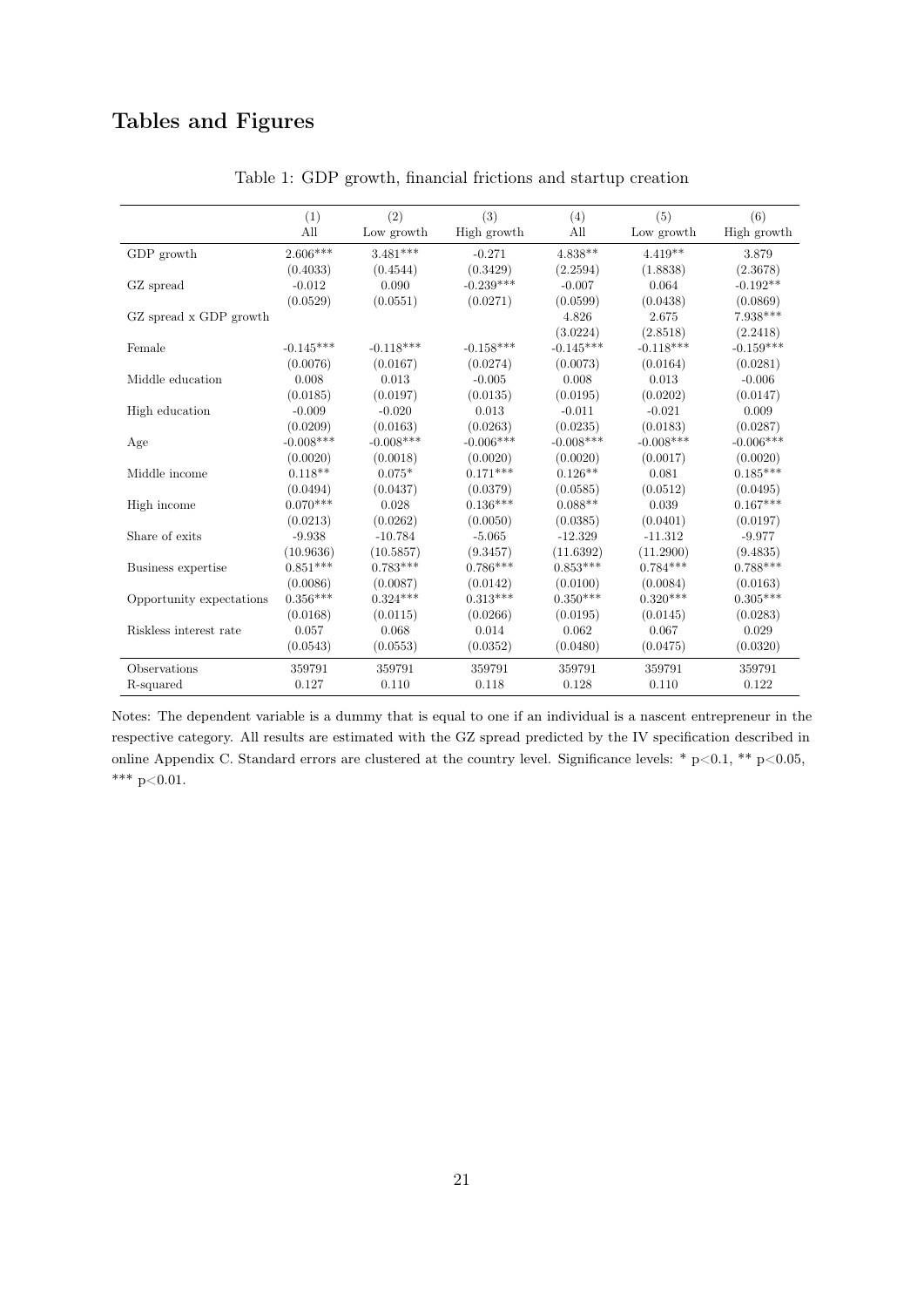#### Figure 1: Projected GDP growth and GZ spreads

|         | Projected GDP | Projected GDP | Avg. spread | Spread in |
|---------|---------------|---------------|-------------|-----------|
|         | growth 2019   | growth 2020   | in 2019     | May 2020  |
| France  | 1.50          | $-12.50$      | 1.60        | 2.00      |
| Germany | 0.60          | $-7.80$       | 1.22        | 1.97      |
| Italy   | 0.30          | $-12.80$      | 1.56        | 2.38      |
| Spain   | 2.00          | $-12.80$      | 1.33        | 1.91      |

A. Projected GDP growth and spread

#### B. Financial stress indicators and credit spreads



Notes:

Panel A: The projected levels of GDP growth for each country in 2019 and 2020 are taken from the IMF World Economic Outlook Update of June 2020. The values of the spread in 2019 are annual averages of the monthly series of the corporate bond spread based on Gilchrist and Mojon (2016). The value of May 2020 is also the spread from Gilchrist and Mojon (2016). Panel B: The country-level index of financial stress (CLIFS) is provided by the ECB. The credit spreads are updated series provided by the Banque de France based on Gilchrist and Mojon (2016).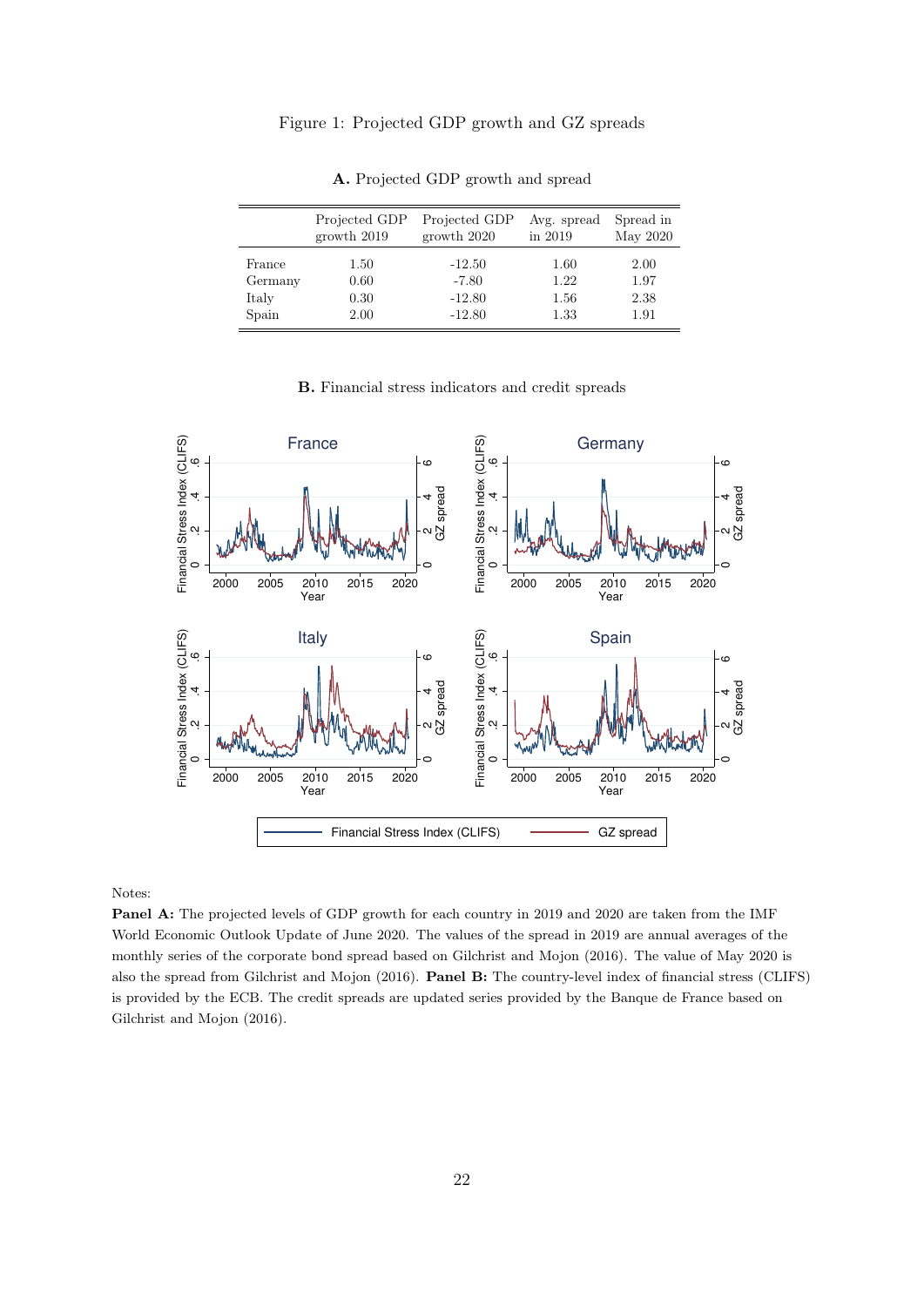



A. Predicted fall in firm creation

#### B. Predicted fall in high-growth share

Notes: **Panel**  $A/B$ **:** The fall in firm creation and the share of high-growth firms are predicted using the IV estimates in columns 5-6 of Table 1 and IMF GDP forecasts depending on the assumed increase in the spread. Panel C/D: Data at monthly frequency come from INE (https://www.ine.es/jaxiT3/Tabla.htm?t=13912). Panel C shows the deseasonalized number of new firms entering ("Constituidas"), which only includes firms recognized as independent legal entities. Panel D shows the cumulative deviations from the trend since the beginning of the crisis for the Great Recession (month 0 is April 2008) and the beginning of the Covid-19 shock (month 0 is Februrary 2020).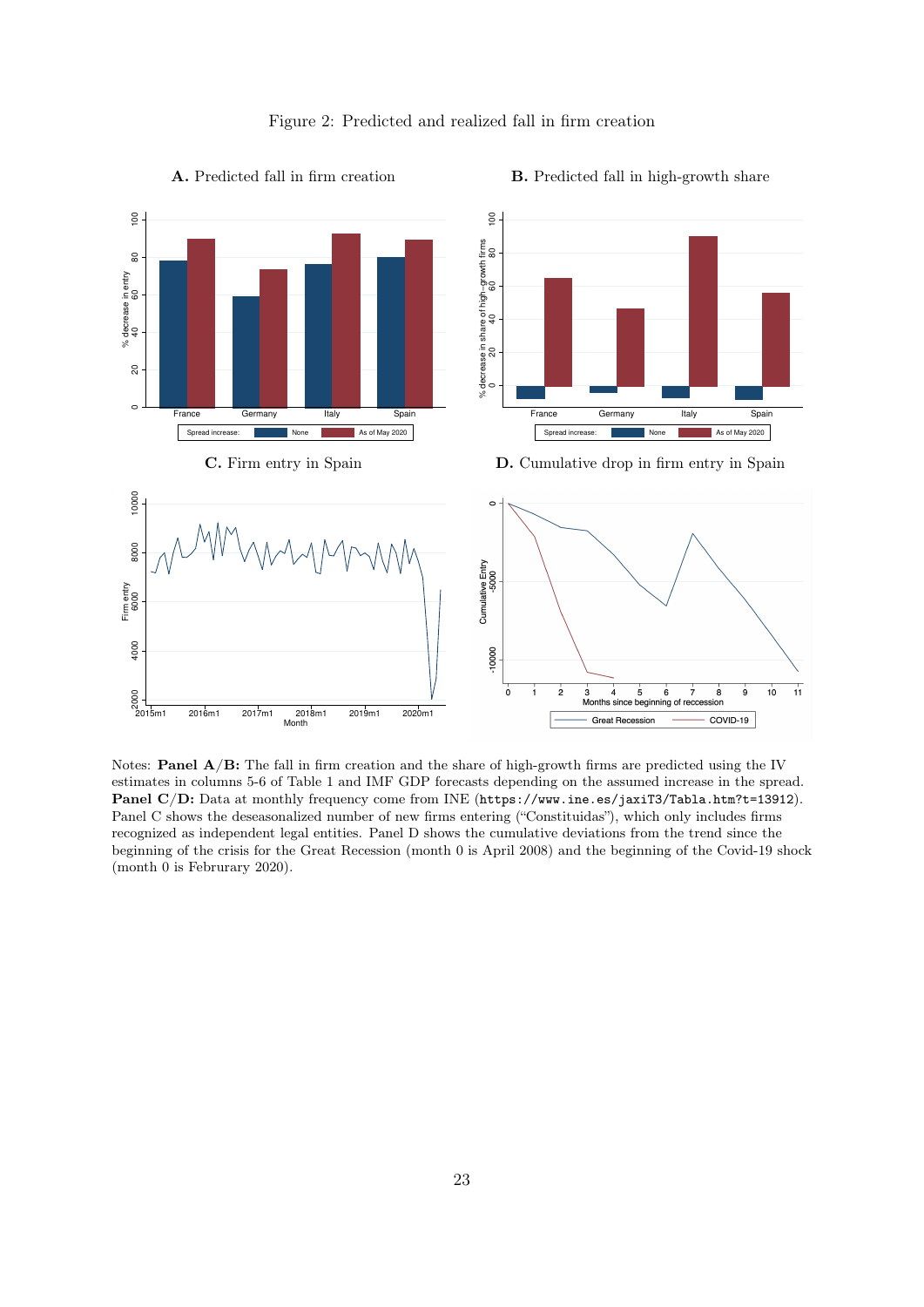

#### Figure 3: The predicted impact of Covid-19 shock on long-run employment

B. Firm entry and future cohort employment

**A.** Fall in 10-year forward firm size(%)

C. Predicted fall in employment for Spain



Notes: Panel A: The graph shows the fall in the size of firms born during the assumed scenario 10 years in the future by combining the change in the share of high-growth startups predicted using columns 5-6 of Table 1 with the estimated effect of this change on future employment from Table 2. The projected levels of GDP growth for each country in 2019 and 2020 are taken from the IMF World Economic Outlook Update of June 2020. The "as of May" scenario assumes an increase in the spread to the level of May 2020 (see Figure 1). **Panel B:** The figure plots the coefficients  $\gamma_1^k$  for each time horizon k from regression (3) in solid blue, with 95% CI in dashed red lines. Panel C: Predicted loss in aggregate employment in Spain driven by the fall in the creation of new firms if there is no spread increase (blue line), if spreads increase as of May 2020 (dashed red line) -extensive margin-, and the joint effect of the extensive margin and the change in composition of the share of new firms with high growth potential if spreads increase as of May 2020 (dashed green line). The extensive margin series are computed by combining the predicted fall in firm creation displayed with the effect of the change in firm creation on future employment and aggregate employment by firm age (cohort) given in the MCB data. The composition effect is computed by combining the predicted fall in forward aggregate employment of firms due to a change in the high-growth share of firms for each year with the aggregate employment by firm age (cohort) given by the MCB data.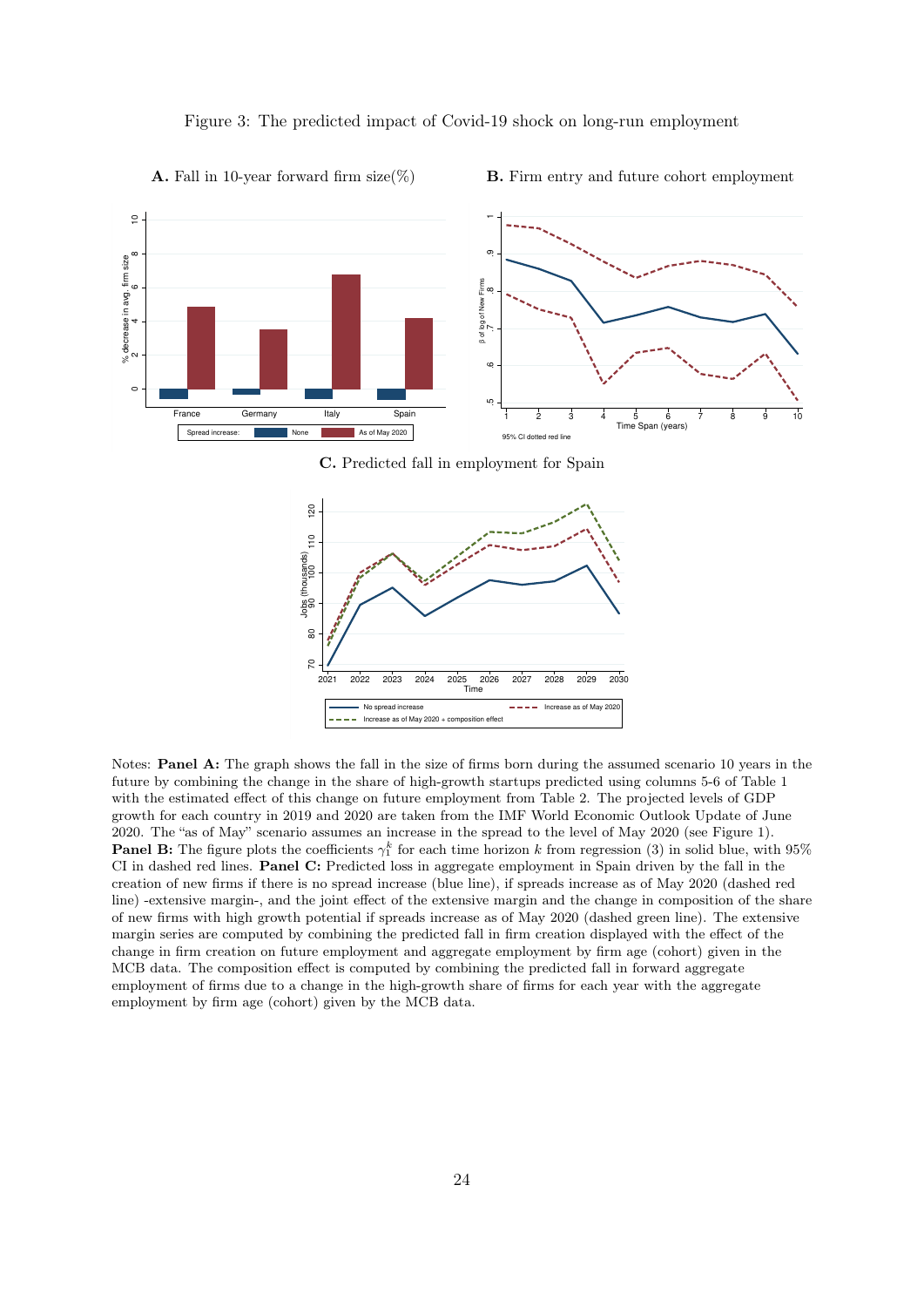#### Figure 4: Predicted impact of demand and financing shock in the model



Notes: Panel A: Model-predicted fall in firm entry for Type 1 firms (left), and Type 2 firms (right), under the Covid-19 shock (blue), with the shock and a wage subsidy (red) and with the shock and a financing subsidy (green). Panel B: Model-predicted evolution of aggregate employment of firms starting in the year the shock hits, if there was no shock (blue), if the shock occurs (red), if the shock occurs and the wage subsidy is in place (green) and if the shock occurs and there is a financing subsidy (yellow).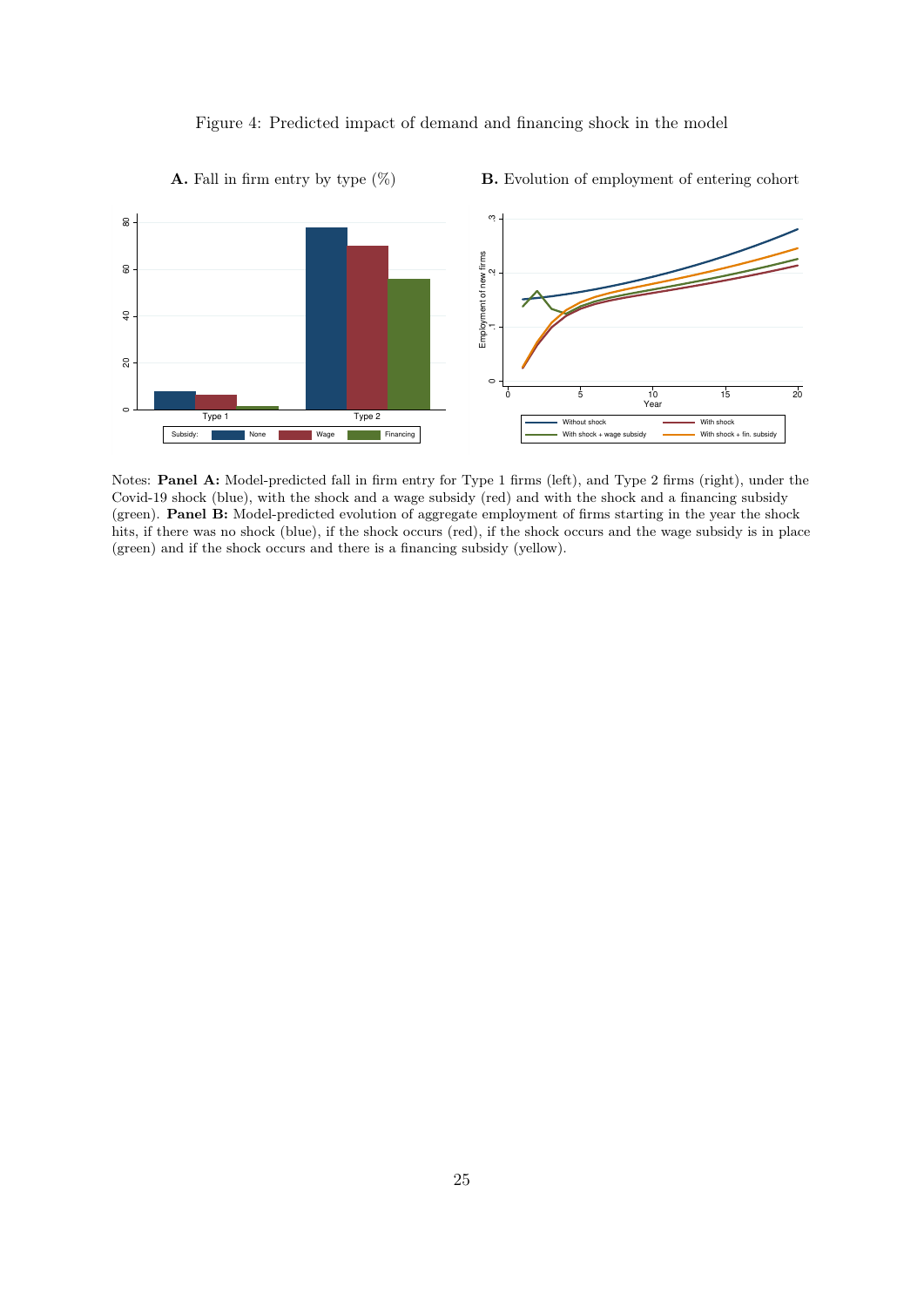# Online Appendix

# A Additional Tables

Table A.1: Firms' employment age profile depending on the share of high-growth firms

|                              | (1)             | (2)             |  |  |
|------------------------------|-----------------|-----------------|--|--|
|                              | log(Employment) | log(Employment) |  |  |
| Age 0                        | $0.908***$      | $0.832***$      |  |  |
|                              | (0.0719)        | (0.0208)        |  |  |
| Age 1                        | $1.435***$      | $1.362***$      |  |  |
|                              | (0.0634)        | (0.0174)        |  |  |
| Age 2                        | $1.530***$      | $1.459***$      |  |  |
|                              | (0.0633)        | (0.0154)        |  |  |
| Age 3                        | $1.558***$      | $1.498***$      |  |  |
|                              | (0.0642)        | (0.0190)        |  |  |
| Age 4                        | $1.573***$      | $1.527***$      |  |  |
|                              | (0.0650)        | (0.0221)        |  |  |
| Age 5                        | $1.579***$      | $1.541***$      |  |  |
|                              | (0.0664)        | (0.0245)        |  |  |
| Age 6                        | $1.566***$      | $1.538***$      |  |  |
|                              | (0.0673)        | (0.0271)        |  |  |
| Age 7                        | $1.556***$      | $1.544***$      |  |  |
|                              | (0.0700)        | (0.0313)        |  |  |
| Age 8                        | $1.527***$      | $1.525***$      |  |  |
|                              | (0.0751)        | (0.0377)        |  |  |
| Age 9                        | $1.520***$      | $1.514***$      |  |  |
|                              | (0.0794)        | (0.0441)        |  |  |
| Age 10                       | $1.525***$      | $1.505***$      |  |  |
|                              | (0.0840)        | (0.0532)        |  |  |
| Age $0 \times$ share         | $-0.129**$      | $-0.052$        |  |  |
|                              | (0.0499)        | (0.0457)        |  |  |
| Age 1 x share                | $-0.089**$      | $-0.022$        |  |  |
|                              | (0.0357)        | (0.0339)        |  |  |
| Age $2 \times$ share         | $-0.060**$      | 0.001           |  |  |
|                              | (0.0305)        | (0.0231)        |  |  |
| Age 3 x share                | $-0.002$        | 0.030           |  |  |
|                              |                 |                 |  |  |
|                              | (0.0272)        | (0.0224)        |  |  |
| Age 4 x share                | $0.044*$        | $0.043*$        |  |  |
|                              | (0.0267)        | (0.0245)        |  |  |
| Age $5 \times \text{share}$  | $0.083***$      | $0.065**$       |  |  |
|                              | (0.0319)        | (0.0285)        |  |  |
| Age 6 x share                | $0.130***$      | $0.094***$      |  |  |
|                              | (0.0385)        | (0.0341)        |  |  |
| Age 7 x share                | $0.163***$      | $0.094**$       |  |  |
|                              | (0.0548)        | (0.0430)        |  |  |
| Age $8 \times \text{share}$  | $0.228***$      | $0.141**$       |  |  |
|                              | (0.0775)        | (0.0562)        |  |  |
| Age 9 x share                | $0.230**$       | $0.154**$       |  |  |
|                              | (0.0912)        | (0.0688)        |  |  |
| Age $10 \times \text{share}$ | $0.204**$       | $0.156*$        |  |  |
|                              | (0.0997)        | (0.0853)        |  |  |
| Year FE                      | Yes             | No              |  |  |
| Sector FE                    | $_{\rm Yes}$    | No              |  |  |
| Year-sector FE               | No              | Yes             |  |  |
| Observations                 | 2066938         | 2066938         |  |  |
| R-squared                    | 0.396           | 0.399           |  |  |
|                              |                 |                 |  |  |

Notes: Number of entrants and their employment is computed from MCB using the cleaning described in the main text. share is the share of high-growth startups (measured in the GEM data) in the 2-digit sector to which the observed firm belongs in the year it was born. Significance levels: \* p<0.1, \*\* p<0.05, \*\*\* p<0.01.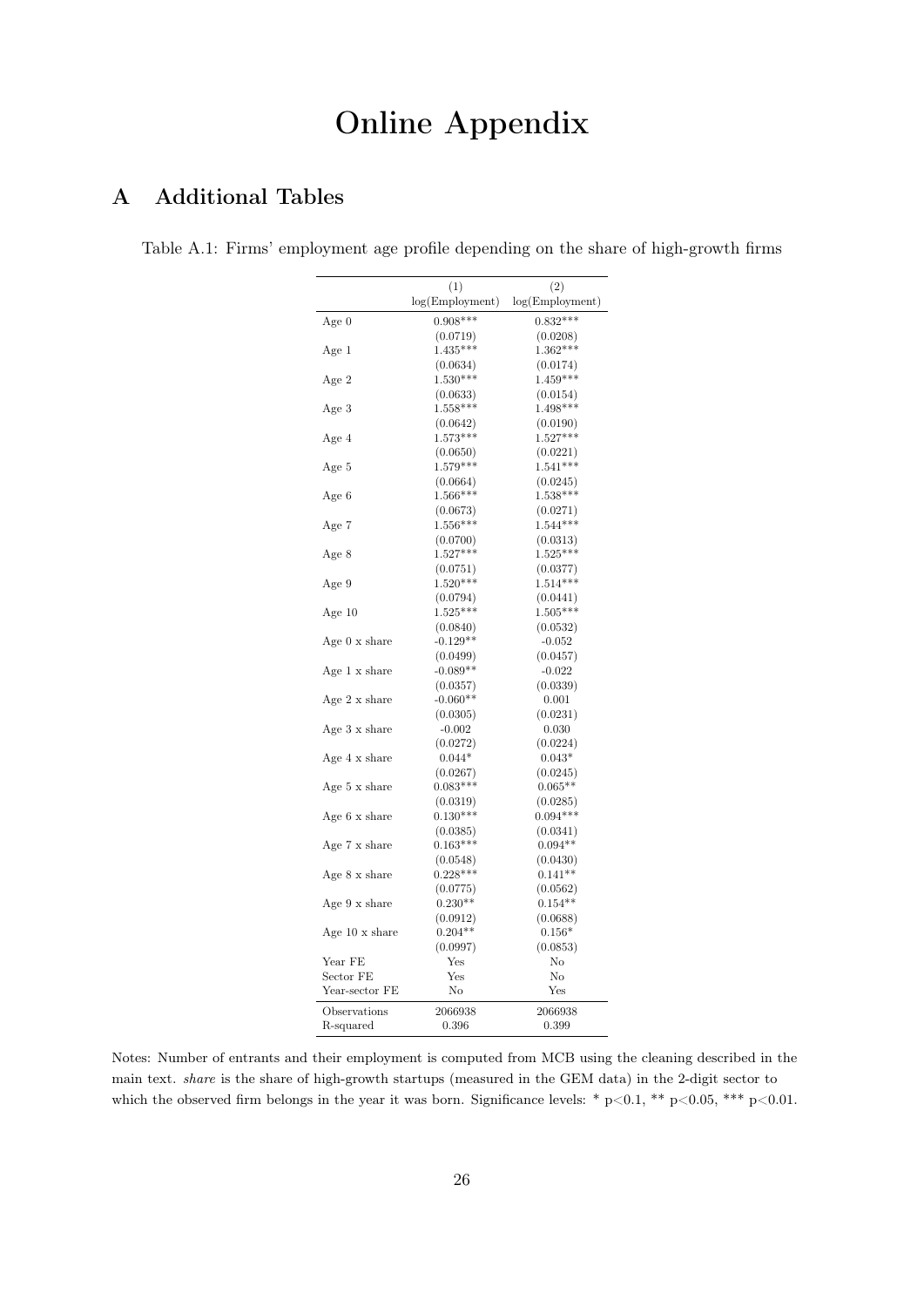| Parameter        | Value    | Description                                |
|------------------|----------|--------------------------------------------|
| <sub>d</sub>     | 0.07     | Exit probability                           |
| $\alpha$         | 0.60     | Labor share                                |
| $\kappa_1$       | $1.00\,$ | Cost of starting Type 1                    |
| $\kappa$ 2       | 1.25     | Cost of starting Type 2                    |
| $g^{low}$        | $0.00\,$ | Initial growth Type 2                      |
| $g^{med}$        | 0.02     | Growth of Type 1                           |
| $g^{high}$       | 0.06     | Growth Type 2 after switching              |
| $\gamma$         | 0.20     | Prob. of changing to $g^{high}$ for Type 2 |
| $r_b$            | 0.05     | Financial Spread                           |
| a.               | 0.50     | Initial endowment                          |
| $\bar{p}$        | 1.00     | Mean price of final good                   |
| $Covid-19$ shock |          |                                            |
| $\Delta p$       | $-0.5$   | Temporary demand change                    |
| $\Delta r_h$     | 0.015    | Change in financial costs                  |
| $\Delta a$       | $-0.3$   | Change in initial endowment.               |

Table A.2: Model Calibration

Notes: Calibration of the model to target main moments of interest (see text).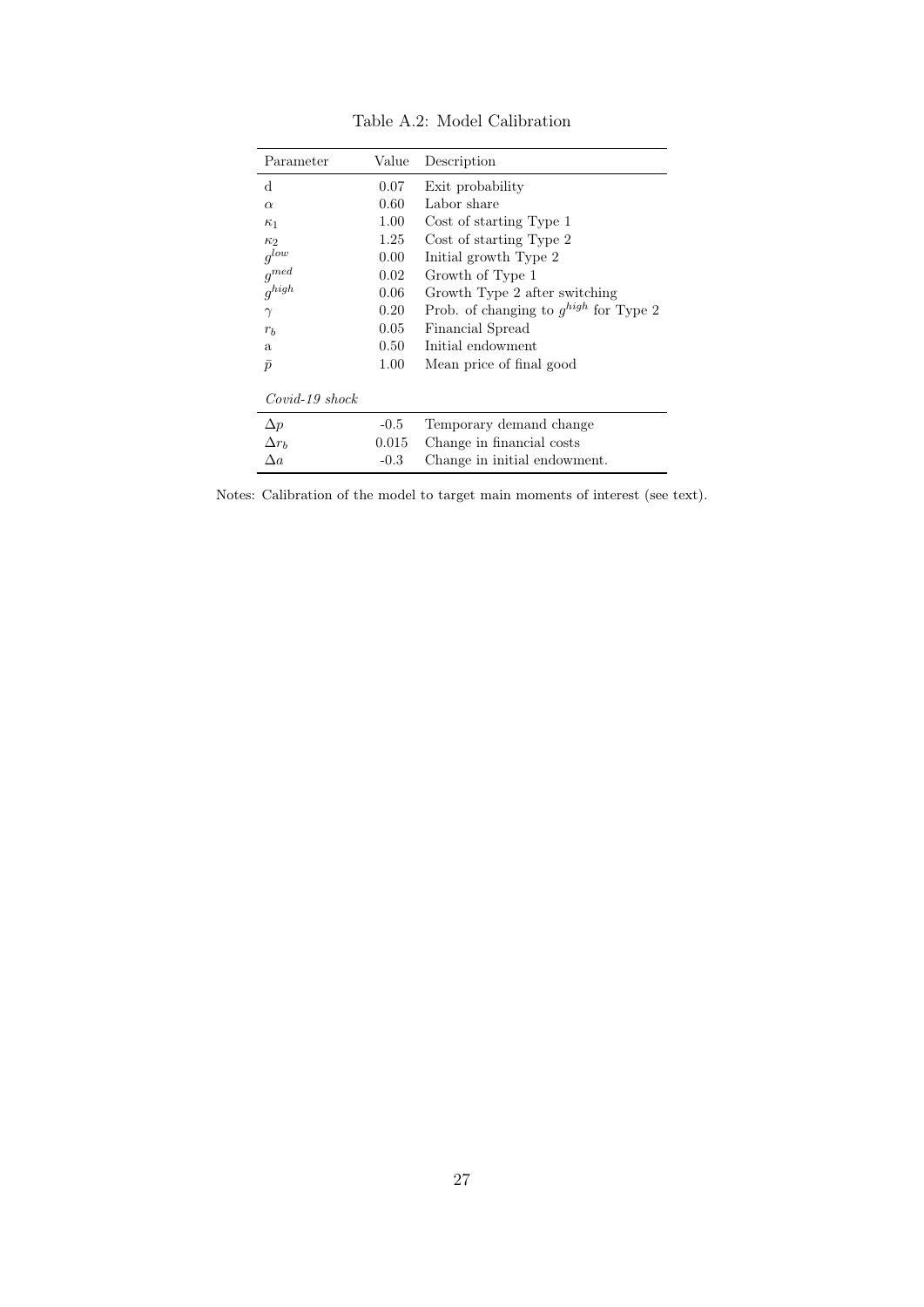### B Data and Variable Definitions

#### Business types identified from GEM questions

To identify a startup with high growth potential, we refer to the following two questions:

- 1. "Currently, how many people, not counting the owners but including exclusive subcontractors, are working for this business?"
- 2. "Not counting the owners but including all exclusive sub-contractors, how many people will be working for this business when it is five years old?"

We compute the size of the established firms by sector (at the 2-digit level) and country (averaged across all years) by using the answer to the first question given by respondents that are owners of firms that are 5 or more years old.<sup>19</sup> We then classify a startup as having high growth potential if the answer to the second question, i.e., the expected size in five years, exceeds the average size of the established firms at the sector-country level. Ideally, we would use only firms that are exactly five years old as the comparison benchmark. However, this process would result in very few observations in many country-sectors; therefore, we choose to consider all firms that are at least five years old.<sup>20</sup> Albert and Caggese  $(2020)$  show that there is indeed a strong relationship between actual sizes and expectations across sectors (correlation coefficient 0.54).

#### Business cycle data

We take yearly GDP per capita data from the Penn World Tables. We compute yearly GDP growth as the percentage change in expenditure-side real GDP in chained PPP values.

#### Financial crisis data

To proxy the financing cost  $r<sup>b</sup>$  at the country-year level, we rely on the excess corporate bond premium for France, Spain, Italy and Germany from Gilchrist and Mojon (2016), who aggregate it from the individual bond level.<sup>21</sup> We use the yearly means of the monthly series.

<sup>19</sup>As there is no information on the date of firm creation in the GEM data, we use the first year a firm paid wages or profits to the owners as a proxy.

<sup>&</sup>lt;sup>20</sup>We confirm that the main results are not sensitive to using different ranges of the firm age, e.g., five to ten years, to compute the average size of established firms.

<sup>21</sup>Data available at

https://publications.banque-france.fr/en/economic-and-financial-publications-working-papers/ credit-risk-euro-area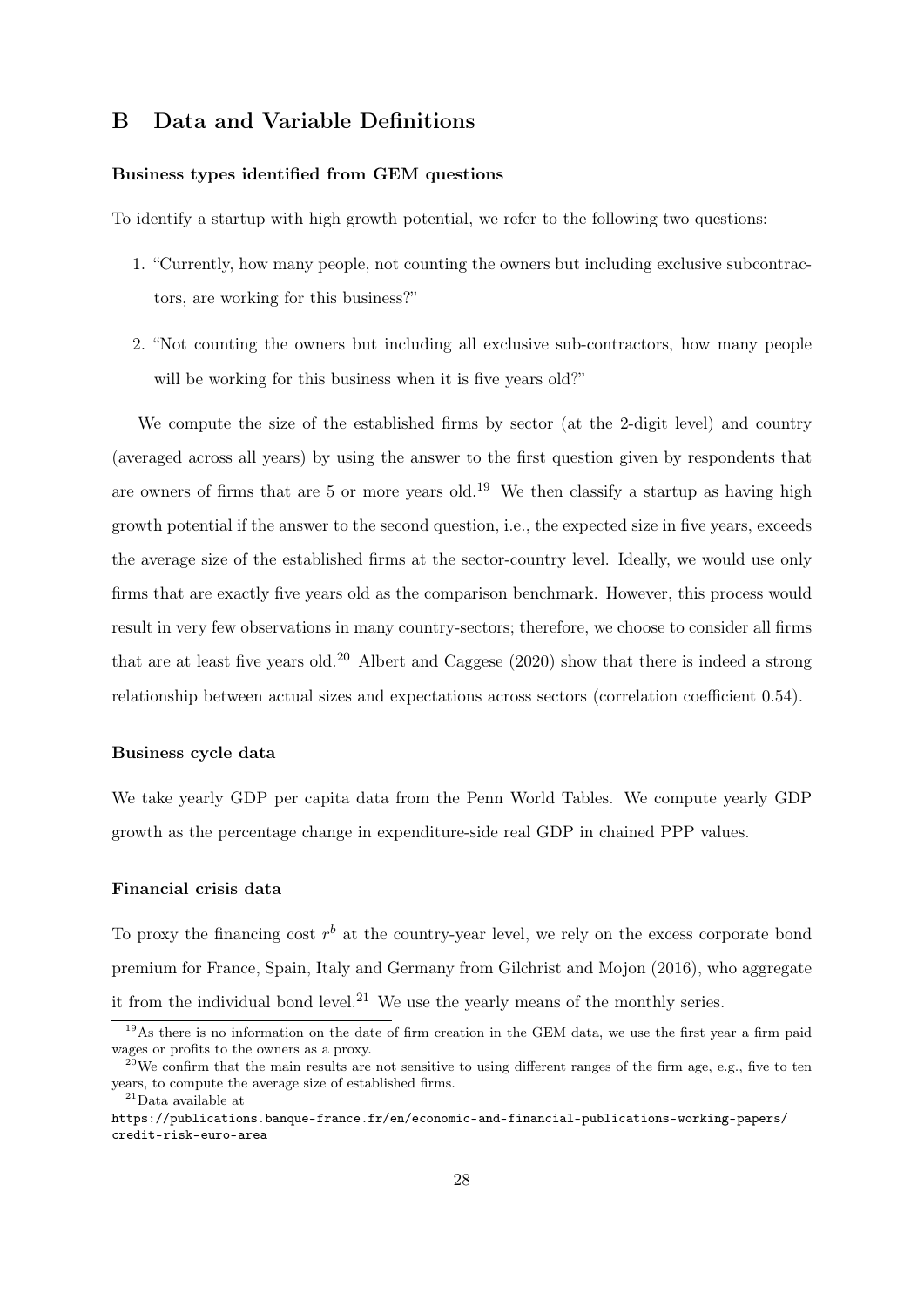# C Instrument Construction

Jarocinski and Karadi (2020) follow a well-established literature that uses high-frequency financialmarket surprises around key monetary policy announcements to identify unexpected variations in monetary policy, e.g. see Campbell et al. (2012); Gertler and Karadi (2015); Nakamura and Steinsson (2018); Paul (forthcoming); Corsetti et al. (2018). The innovative aspect of Jarocinski and Karadi's approach is that they are able to separately identify exogenous monetary policy shocks and shocks about new information from the Central Bank regarding the state of the economy. Therefore, these monetary policy shocks potentially affect the availability of credit and the bond spreads but are by construction orthogonal to contemporaneous shocks to investment opportunities.

To obtain the instrumented GZ spread and interaction term, we proceed as follows. Since both the monetary policy shocks and the bond spreads are available at the monthly level, we estimate two first-stage regressions with the GZ spread and its interaction with GDP growth as dependent variables. We instrument the dependent variable in year  $t$  and month  $j$  with the monetary policy shocks in year t from month 1 to month  $j$  and with their interactions with GDP growth.<sup>22</sup> We exclude lagged monetary policy shocks from previous years because they might indirectly affect startup decisions through their delayed effect on economic activity. In other words, our identification assumption is that a monetary policy shock in month j of year t affects startup decisions from month  $j+1$  to month 12 of the same year only trough its effect on credit spreads. We believe this identification strategy is valid given our purposes. On the one hand, it is reasonable to assume that monetary policy shocks are likely to immediately affect financial variables but to have a more lagged impact on real variables. On the other hand, we are aware that monetary policy shocks also immediately affect real interest rates, which themselves might affect startup decisions. However, this is not a problem for our analysis because we directly include the real interest rate among the regressors. Finally, since the nature of monetary policy changed substantially during the financial crisis, we allow the estimated

 $^{22}$ In each first-stage regression, we also add all the non-instrumented regressors used in the second stage. Moreover, the control variables, gender, education, and age, are relevant in the second stage because of their cross-sectional variation, while they are roughly constant over time within countries. In the first stage they would be highly collinear with the country dummies and would not provide relevant information. Therefore we add them in the second stage after subtracting their country-year mean (this demeaning procedure leaves the results of both the instrumented and non-instrumented regressions largely unaffected).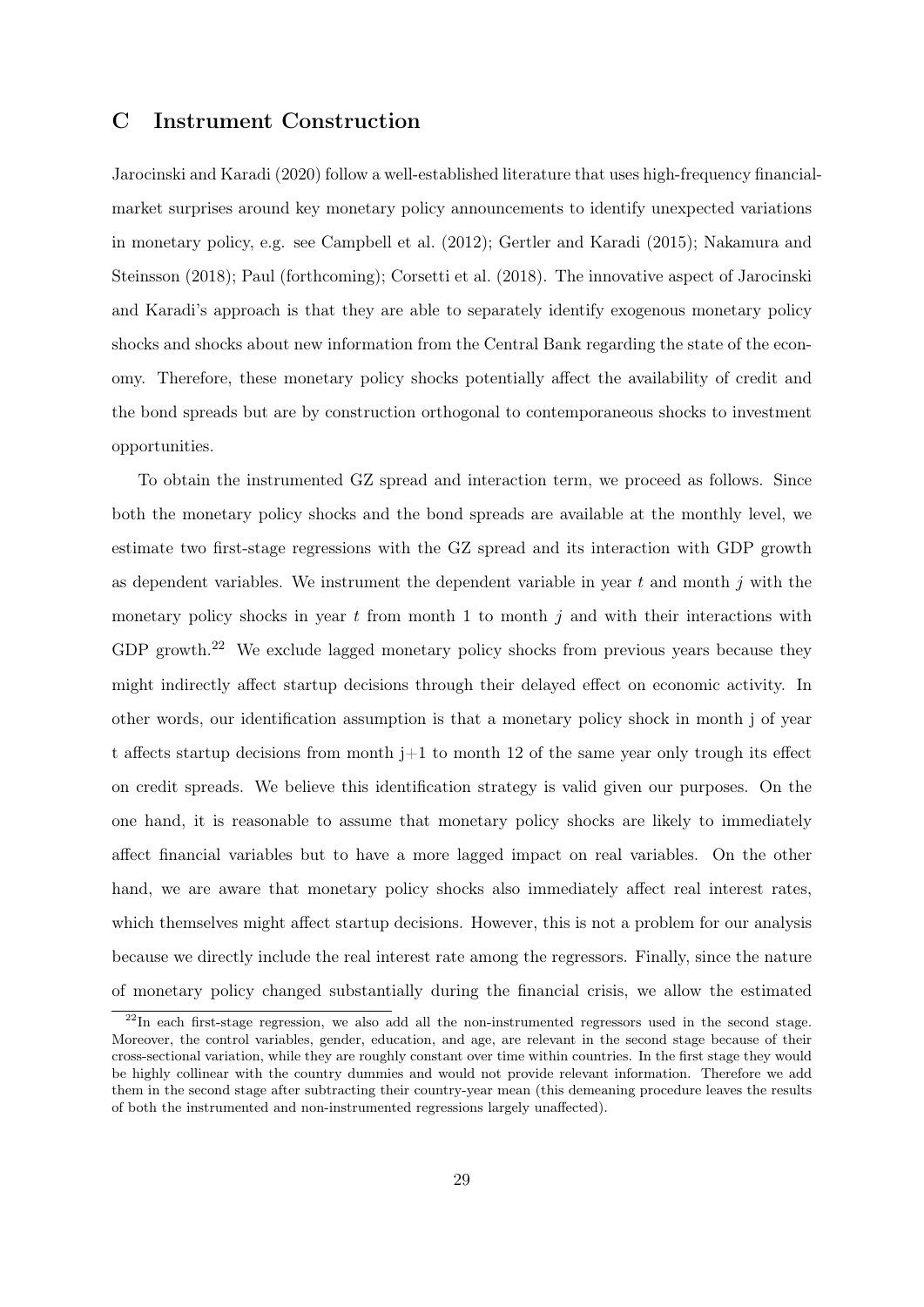coefficients to be different in the years 2008-2013.

The results of the first-stage regressions are shown in Table A.3 (we report only the first three lags due to space constraints). From these regressions, we compute the yearly averages of the predicted monthly spreads to replace the actual spread in the estimations.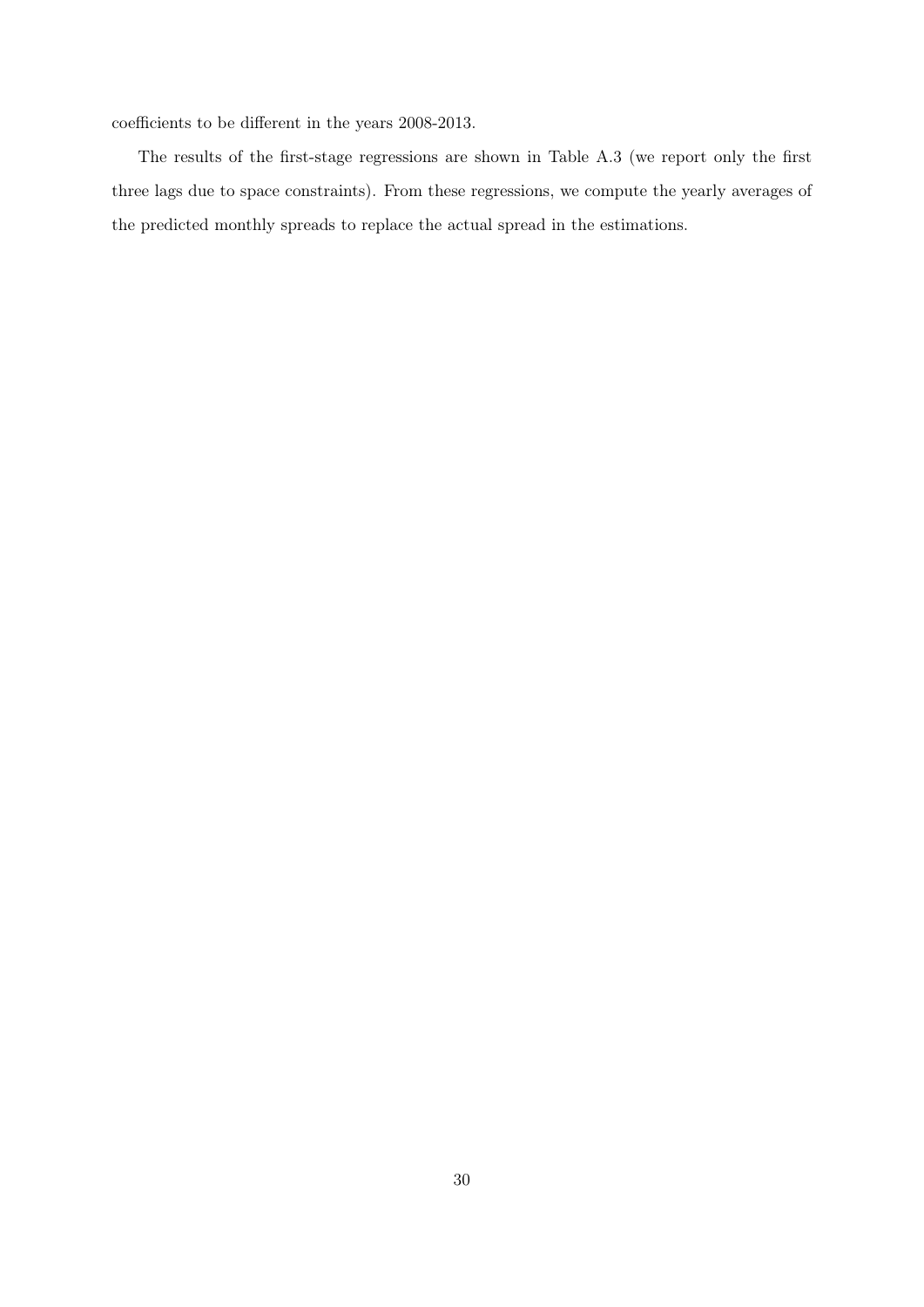|                                           |            | (1)<br>$\times$ crisis dummy |            | (2)<br>$\times$ crisis dummy |                                                              |             | (1)<br>$\times$ crisis dummy |             | (2)<br>$\times$ crisis dummy |
|-------------------------------------------|------------|------------------------------|------------|------------------------------|--------------------------------------------------------------|-------------|------------------------------|-------------|------------------------------|
| ${\rm FRA}\,\times\,{\rm MP}$ shock       | $7.284*$   | 21.290**                     | 20.097     | 30.596                       | $\text{FRA} \times \text{MP shock} \times \text{GDP growth}$ | 1.203       | $-8.227**$                   | 3.503       | $-12.488$                    |
|                                           | (3.9341)   | (9.1878)                     | (13.0779)  | (20.8646)                    |                                                              | (0.8794)    | (3.5191)                     | (3.5888)    | (7.6933)                     |
| $\text{FRA} \times \text{MP shock (t-1)}$ | $6.459*$   | 32.631***                    | $21.852*$  | 46.590*                      | FRA $\times$ MP shock (t-1) $\times$ GDP growth              | 1.596       | $-12.108***$                 | 1.751       | $-19.640**$                  |
|                                           | (3.5461)   | (10.9093)                    | (12.6139)  | (25.6226)                    |                                                              | (0.9696)    | (3.8693)                     | (4.1356)    | (8.9341)                     |
| $\text{FRA} \times \text{MP shock}$ (t-2) | $-0.031$   | 38.111***                    | 18.444     | 49.083*                      | FRA $\times$ MP shock (t-2) $\times$ GDP growth              | 1.173       | $-14.562***$                 | $-1.633$    | $-23.300**$                  |
|                                           | (3.7018)   | (12.0654)                    | (14.8447)  | (28.5037)                    |                                                              | (0.7904)    | (4.0453)                     | (4.7120)    | (9.1815)                     |
| $\text{FRA} \times \text{MP shock}$ (t-3) | 1.886      | $30.478***$                  | 12.441     | $46.354*$                    | FRA $\times$ MP shock (t-3) $\times$ GDP growth              | 0.859       | $-12.001***$                 | 1.014       | $-24.023***$                 |
|                                           | (3.8501)   | (10.6236)                    | (15.7027)  | (26.2549)                    |                                                              | (0.8364)    | (3.7657)                     | (4.9203)    | (9.0410)                     |
| $\mathrm{SPA}\, \times \mathrm{MP}$ shock | $-1.024$   | 7.807*                       | $-3.803$   | 2.910                        | $SPA \times MP$ shock $\times GDP$ growth                    | 1.736       | 3.437                        | $9.808**$   | $-3.133$                     |
|                                           | (3.4198)   | (4.4882)                     | (12.5750)  | (5.7393)                     |                                                              | (1.0674)    | (3.8852)                     | (4.1764)    | (6.4948)                     |
| $SPA \times MP$ shock (t-1)               | $-0.220$   | 11.319*                      | $-12.869$  | 0.136                        | SPA $\times$ MP shock (t-1) $\times$ GDP growth              | 1.707       | $7.522*$                     | 11.272***   | $-10.690*$                   |
|                                           | (4.7156)   | (6.4891)                     | (14.4674)  | (8.5463)                     |                                                              | (1.2456)    | (4.2909)                     | (3.5673)    | (6.1838)                     |
| $SPA \times MP$ shock (t-2)               | $-3.062$   | 12.795                       | $-0.825$   | 3.032                        | SPA $\times$ MP shock (t-2) $\times$ GDP growth              | 1.128       | 9.984                        | 6.346       | $-13.532*$                   |
|                                           | (5.4135)   | (8.5231)                     | (16.4092)  | (11.0358)                    |                                                              | (1.1187)    | (6.1579)                     | (4.6752)    | (7.2253)                     |
| $SPA \times MP$ shock (t-3)               | $-1.787$   | 8.492                        | $-7.453$   | $-0.881$                     | SPA $\times$ MP shock (t-3) $\times$ GDP growth              | 1.137       | $7.595*$                     | $9.085*$    | $-12.048$                    |
|                                           | (6.0663)   | (7.3005)                     | (16.2378)  | (11.4271)                    |                                                              | (1.0877)    | (4.4159)                     | (4.7080)    | (7.4569)                     |
| ITA $\times$ MP shock                     | 2.854      | 10.210                       | $-1.999$   | $-13.171$                    | ITA $\times$ MP shock $\times$ GDP growth                    | $-0.363$    | 3.070                        | $6.147**$   | 10.147                       |
|                                           | (2.4292)   | (7.1409)                     | (4.5133)   | (12.4152)                    |                                                              | (0.8997)    | (5.2947)                     | (2.7391)    | (10.3164)                    |
| ITA $\times$ MP shock (t-1)               | 3.195      | $12.019*$                    | $-3.022$   | $-17.527*$                   | ITA $\times$ MP shock (t-1) $\times$ GDP growth              | $-0.139$    | 5.150                        | $6.437*$    | $16.448*$                    |
|                                           | (3.1002)   | (7.0414)                     | (5.2152)   | (10.3769)                    |                                                              | (0.8188)    | (5.4931)                     | (3.3962)    | (9.0111)                     |
| ITA $\times$ MP shock (t-2)               | $-1.006$   | 10.940                       | 4.061      | $-24.405**$                  | ITA $\times$ MP shock (t-2) $\times$ GDP growth              | 1.092       | 1.965                        | 5.726       | 16.618                       |
|                                           | (3.4278)   | (6.6477)                     | (5.0401)   | (10.8037)                    |                                                              | (0.9053)    | (6.1605)                     | (3.6850)    | (11.4928)                    |
| ITA $\times$ MP shock (t-3)               | 1.225      | 10.705*                      | 5.630      | $\text{-}21.502^{**}$        | ITA $\times$ MP shock (t-3) $\times$ GDP growth              | 0.820       | 2.458                        | $8.770**$   | 13.962*                      |
|                                           | (3.7194)   | (6.3278)                     | (6.0416)   | (8.9451)                     |                                                              | (0.8620)    | (4.4377)                     | (4.3465)    | (8.1898)                     |
| $\rm GER$ $\times$ MP shock               | 3.736      | 12.882***                    | 7.131      | 2.536                        | GER $\times$ MP shock $\times$ GDP growth                    | $-1.369$    | $-2.927**$                   | 0.915       | 1.340                        |
|                                           | (2.9312)   | (4.4708)                     | (8.9826)   | (33.3220)                    |                                                              | (1.2729)    | (1.1496)                     | (4.9268)    | (8.7681)                     |
| GER $\times$ MP shock (t-1)               | 0.976      | 23.496***                    | 7.941      | 15.060                       | GER $\times$ MP shock (t-1) $\times$ GDP growth              | $-0.979$    | $-5.123***$                  | 1.235       | $-2.448$                     |
|                                           | (3.8070)   | (5.0256)                     | (9.2639)   | (43.1976)                    |                                                              | (1.4503)    | (1.1429)                     | (4.4207)    | (10.8499)                    |
| GER $\times$ MP shock (t-2)               | $-2.818$   | $28.079***$                  | 11.839     | 10.402                       | GER $\times$ MP shock (t-2) $\times$ GDP growth              | 0.335       | $-5.707***$                  | 0.147       | $-3.193$                     |
|                                           | (4.0282)   | (6.3604)                     | (7.3690)   | (45.9784)                    |                                                              | (1.3485)    | (1.3172)                     | (4.1882)    | (11.6140)                    |
| GER $\times$ MP shock (t-3)               | $-0.733$   | 23.031***                    | 9.863      | 16.670                       | GER $\times$ MP shock (t-3) $\times$ GDP growth              | $-0.492$    | $-5.183***$                  | $-0.728$    | $-8.254$                     |
|                                           | (3.9111)   | (5.5471)                     | (6.2689)   | (51.9078)                    |                                                              | (1.4288)    | (1.4649)                     | (4.2692)    | (13.5766)                    |
| <b>SPA</b>                                | $0.562***$ | $0.562***$                   | 0.349      | 0.349                        | Opportunity expectations                                     | $-1.447***$ | $-1.447***$                  | $2.750**$   | $2.750**$                    |
|                                           | (0.1038)   | (0.1038)                     | (0.3762)   | (0.3762)                     |                                                              | (0.5184)    | (0.5184)                     | (1.2048)    | (1.2048)                     |
| <b>ITA</b>                                | $0.457***$ | $0.457***$                   | $1.181***$ | $1.181***$                   | Riskless interest rate                                       | $-0.181***$ | $-0.181***$                  | $-0.365***$ | $-0.365***$                  |
|                                           | (0.1080)   | (0.1080)                     | (0.3283)   | (0.3283)                     |                                                              | (0.0358)    | (0.0358)                     | (0.0950)    | (0.0950)                     |
| GER                                       | 0.011      | 0.011                        | $0.773**$  | $0.773**$                    | GDP growth                                                   | $-0.099***$ | $-0.099***$                  | $-0.248***$ | $-0.248***$                  |
|                                           | (0.0985)   | (0.0985)                     | (0.3258)   | (0.3258)                     |                                                              | (0.0130)    | (0.0130)                     | (0.0578)    | (0.0578)                     |
|                                           |            |                              |            |                              | Observations                                                 | 684         |                              | 684         |                              |
|                                           |            |                              |            | R-squared                    |                                                              | 0.439       |                              | 0.520       |                              |
|                                           |            |                              |            |                              | F-statistic                                                  |             | 20.15                        |             | 64.00                        |

Table A.3: IV first stage regression results

Notes: The four columns pertaining to model (1) show the first-stage coefficients with the GZ spread as the dependent variable. The remaining columns show the coefficients with the GZ spread <sup>x</sup> GDP growth interaction as the dependent variable. Columns 2 and 4 show the coefficients estimated in the same regression as in columns <sup>1</sup> and <sup>3</sup> interacted with the an indicator variable for the years 2008-2013 ("crisis dummy"). The country fixed effects are restricted to be the same acrossperiods. Significance levels: \* p<0.1, \*\* p<0.05, \*\*\* p<0.01.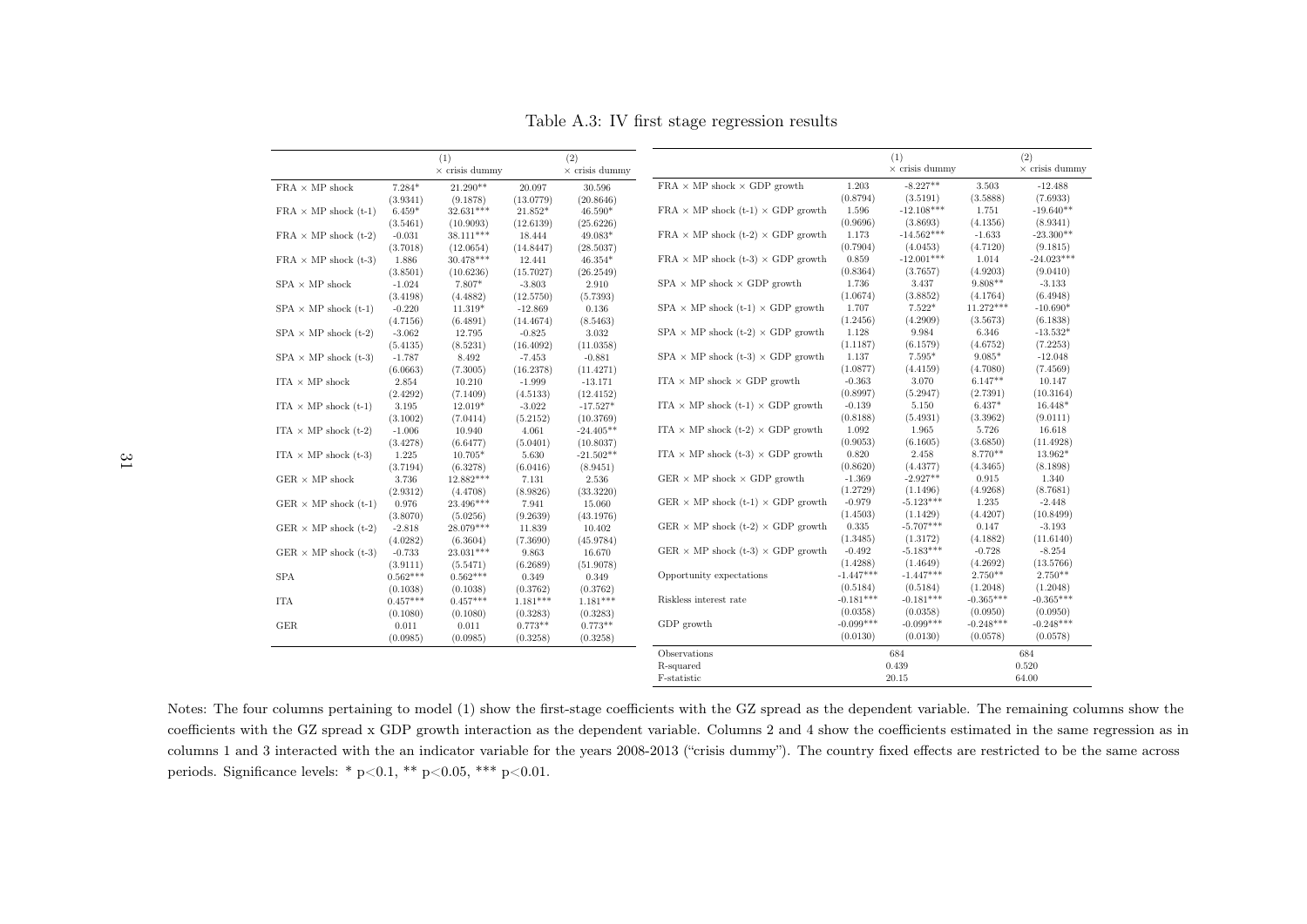# D Model Derivations

Below, we derive the value of the business under frictionless finance and under financial frictions.

Using the risk-free interest rate (equal to zero) as the discount factor, the value of a newly created Type 1 firm (gross of the start-up costs  $\kappa_1$ ) is equal to:

$$
V^{1}(p_{t}, \theta_{1,t}) = (1-d)[\pi (p_{t}, \theta_{1,t}) + V^{1}(E[p_{t+1}|p_{t}], \theta_{1,t+1})],
$$
\n(8)

where  $\theta_{1,t+1} = (1 + g^{med})\theta_{1,t}$ . Using Equation 5 and assuming that  $p_t$  follows a stationary process with mean  $\bar{p}$ , by substituting recursively we obtain:

$$
V^{1}(\theta_{1,0}) = (1-d)\Psi \bar{p}^{\frac{1}{1-\alpha}} \left[ \theta_{1,0} + (1-d)\theta_{1,0}(1+g^{med}) + (1-d)^{2}\theta_{1,0}(1+g^{med})^{2} + \ldots \right]
$$
  
= 
$$
(1-d)\Psi \frac{\bar{p}^{\frac{1}{1-\alpha}}\theta_{1,0}}{d-(1-d)g^{med}}
$$

The value of a Type 2 firm that switched permanently to high growth is:

$$
V^{high}(\theta_{2,t}) = (1-d)\Psi \frac{\bar{p}^{\frac{1}{1-\alpha}}\theta_{2,t}}{d - (1-d)(g^{high})}
$$
\n
$$
(9)
$$

To compute its initial value, assume that with probability  $1 - \gamma$ , the firm continues to grow at rate  $g^{low} = 0$ , so that  $\theta_{2,t+1} = \theta_{2,t}$ . However, with probability  $\gamma$ , it switches permanently to high growth and its value becomes that determined by Equation (9). Therefore, the initial value is:

$$
V^{2}(\theta_{2,0}) = (1-d)\Psi \bar{p}^{\frac{1}{1-\alpha}} \left[ (1-\gamma)\theta_{2,0} + \gamma \frac{\theta_{2,0}}{d - (1-d)(h-1)} + \ldots \right]
$$
(10)

Rearranging yields:

$$
V^{2}(\theta_{2,0}) = (1-d)\Psi\Phi\bar{p}^{\frac{1}{1-\alpha}}\left\{\begin{array}{l}\theta_{2,0} + (1-\gamma)(1-d)l\theta_{2,0} \\ + [(1-\gamma)(1-d)]^{2}\theta_{2,0} + ....\end{array}\right\}
$$
(11)

$$
\Phi \equiv (1 - \gamma) + \frac{\gamma}{d - (1 - d)(h - 1)} \tag{12}
$$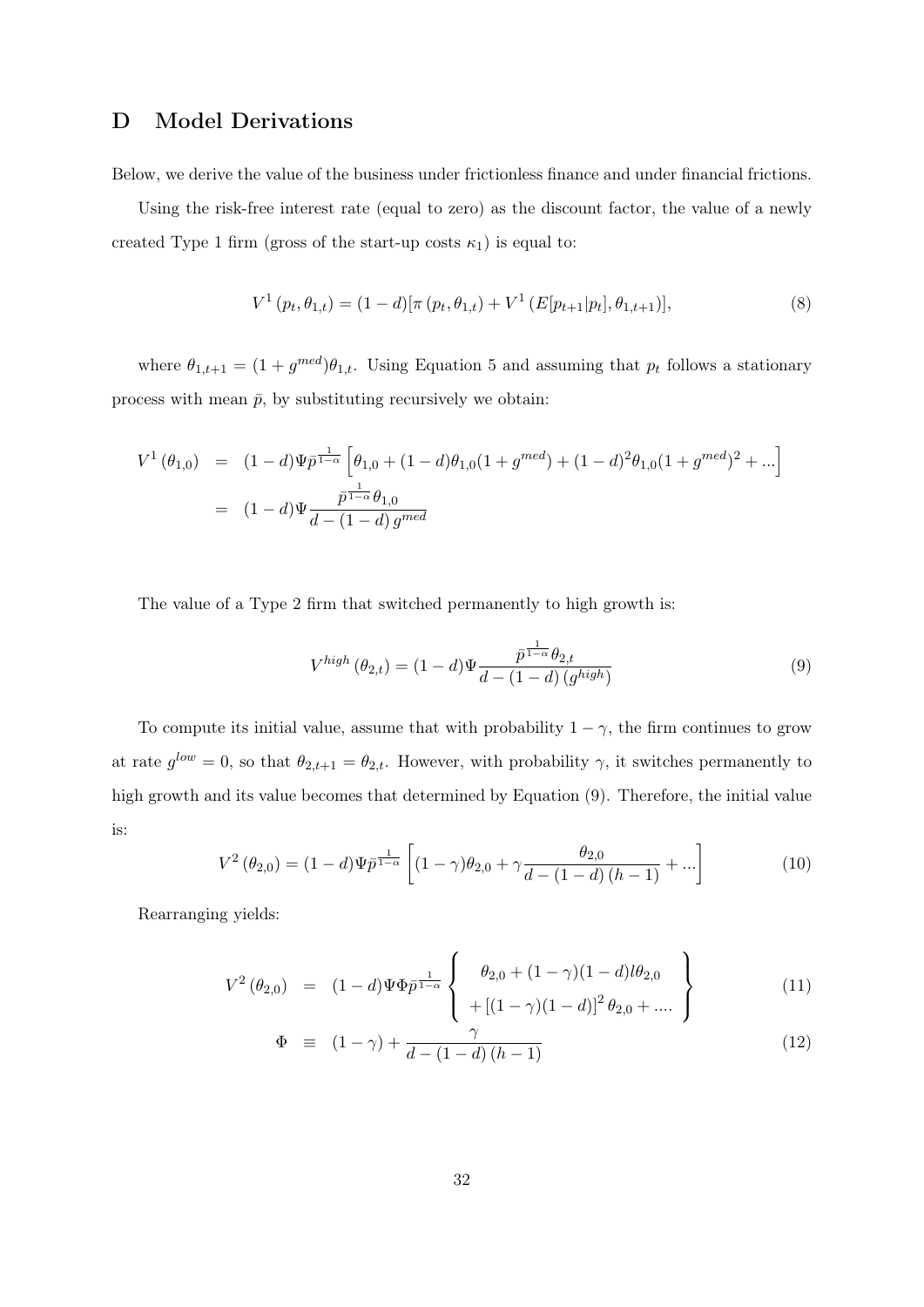Solving recursively yields:

$$
V^{2}(\theta_{2,0}) = (1-d)\Psi\Phi \frac{\bar{p}^{\frac{1}{1-\alpha}}\theta_{2,0}}{1-(1-\gamma)(1-d)}
$$

## D.1 Calculation of  $C^1$  and  $C^2$

Financial frictions matter if the entrepreneur needs to borrow  $b_{j,0} = \kappa_j - a > 0$  to start the firm and if the external financing is costly  $(r^b>0)$ . We denote  $C^j(\theta_{j,0})$  as the net present value of these expected excess financing costs for a new business with initial productivity equal to  $\theta_{j,0}$ . The value of a Type j startup is thus given by  $V^j(\theta_{j,0}) - C^j(\theta_{j,0}) - \kappa_j$ . In the presence of these frictions, the entrepreneur uses all earnings to repay  $b_{j,0}$  as quickly as possible, and the law of motion of debt is:

$$
b_{1,t+1} = \left(\frac{1+r^b}{1-d}\right) b_{1,t} - \pi(p_t, \theta_{j,t})
$$
\n(13)

For a Type 1 firm, we first compute  $n^*$ , the expected number of periods necessary to repay the debt. To simplify formulas, we make the normalization  $\bar{p}=1$  from here on. Substituting Equation  $(13)$  recursively and given the *n* periods necessary to repay the debt, for a Type 1 firm, its initial debt can be written as:

$$
b = \Psi \theta_{1,0} \left[ \frac{1 - \left( (1 + g^{med}) \frac{1 - d}{1 + r^b} \right)^n}{\frac{r^b + d}{1 - d} - g^{med}} \right]
$$
 (14)

Solving for  $n$  yields:

$$
n^*(b, g^m, \Psi \theta_{1,0}) = \frac{\log \left\{ 1 - \frac{b}{\Psi \theta_{1,0}} \left( \frac{r^b + d}{1 - d} - (m - 1) \right) \right\}}{\log \left( (1 + g^{med}) \frac{1 - d}{1 + r^b} \right)} \tag{15}
$$

 $n^*(b, g^{med}, \Psi \theta_{j,0})$  is the number of periods necessary to repay debt b with productivity growth m and initial profits  $\Psi \theta_{j,0}$ . Once we find  $n^*$ , we compute Equation (14) discounting the flows using  $r = 0$  instead of  $r = r^b$  as

$$
b^* = \Psi \theta_{1,0} \left[ \frac{1 - \left( (1 + g^{med}) \left( 1 - d \right) \right)^{n^*}}{\frac{d}{1 - d} - g^{med}} \right] \tag{16}
$$

 $b^*$  represents the net present value of the stream of revenues generated during the  $n^*$  periods.